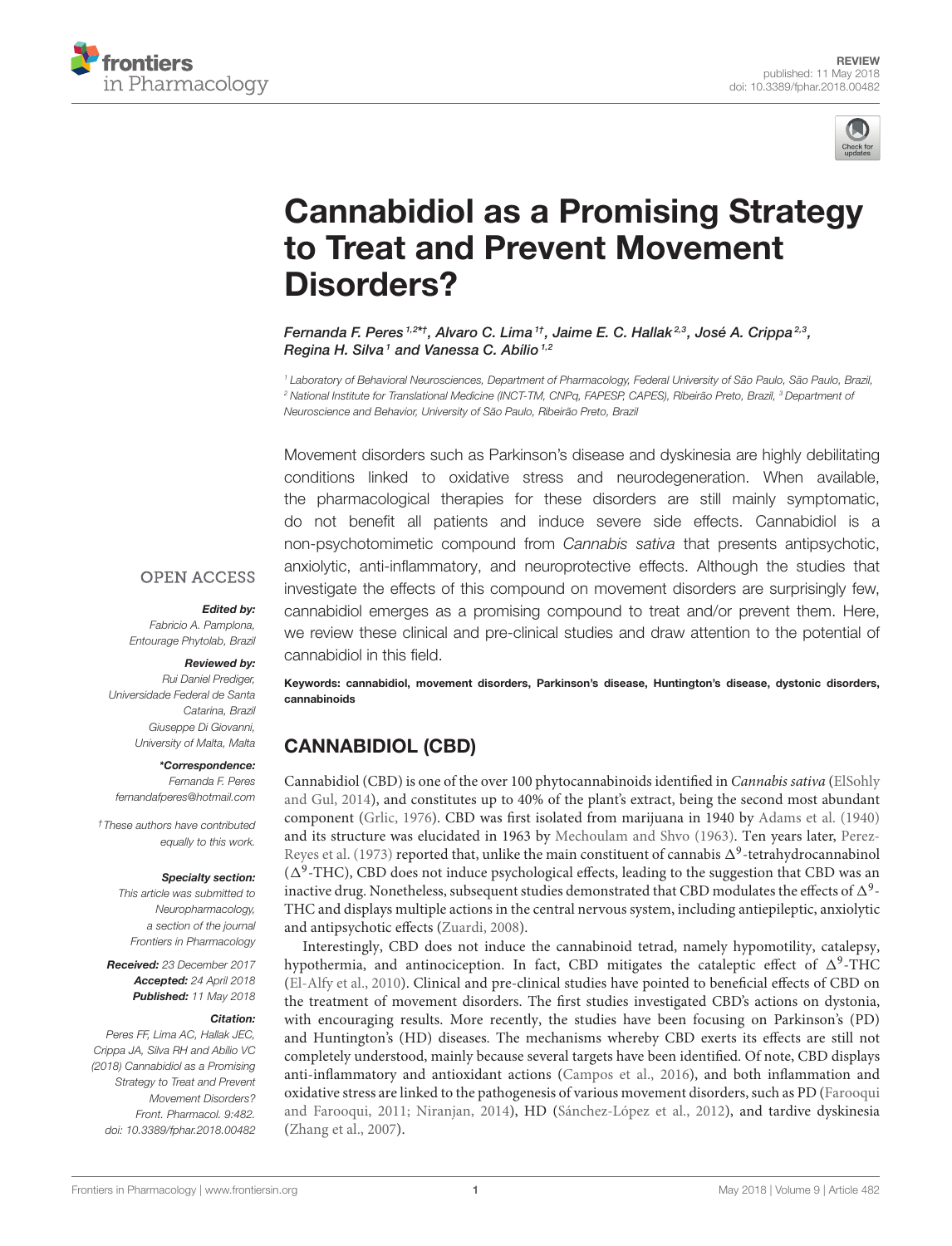It is noteworthy that, when available, the pharmacological treatments for these movement disorders are mainly symptomatic and induce significant side effects (Connolly and Lang, [2014;](#page-8-4) [Lerner et al., 2015;](#page-9-2) [Dickey and La Spada, 2017\)](#page-8-5). Nonetheless, despite its great clinical relevance, the studies evaluating CBD's role on the pharmacotherapy of movement disorders are surprisingly few. Here, we will review the clinical and pre-clinical evidence and draw attention to the potential of CBD in this field.

## CBD'S MECHANISMS OF ACTION

CBD has several molecular targets, and new ones are currently being uncovered. CBD antagonizes the action of  $CB<sub>1</sub>$  and  $CB<sub>2</sub>$  receptors agonists, and is suggested to act as an inverse agonist of these receptors [\(Pertwee, 2008\)](#page-10-3). Moreover, recent evidence point to CBD as a non-competitive negative allosteric modulator of  $CB<sub>1</sub>$  and  $CB<sub>2</sub>$  [\(Laprairie et al., 2015;](#page-9-3) Martínez-Pinilla et al., [2017\)](#page-10-4). CBD is also an agonist of the vanilloid receptor TRPV1 [\(Bisogno et al., 2001\)](#page-8-6), and the previous administration of a TRPV1 antagonist blocks some of CBD effects [\(Long et al., 2006;](#page-10-5) [Hassan et al., 2014\)](#page-9-4). In parallel, CBD inhibits the enzymatic hydrolysis and the uptake of the main endocannabinoid anandamide [\(Bisogno et al., 2001\)](#page-8-6), an agonist of  $CB_1$ ,  $CB_2$  and TRPV1 receptors (Pertwee and Ross, [2002;](#page-10-6) [Ross, 2003\)](#page-10-7). The increase in anandamide levels induced by CBD seems to mediate some of its effects (Leweke et al., [2012\)](#page-9-5). Moreover, in some behavioral paradigms the administration of an inhibitor of anandamide metabolism promotes effects similar to CBD [\(Pedrazzi et al., 2015;](#page-10-8) [Stern et al.,](#page-11-3) [2017\)](#page-11-3).

CBD has also been shown to facilitate the neurotransmission mediated by the serotonin receptor  $5-HT<sub>1A</sub>$ . It was initially suggested that CBD would act as an agonist of  $5-HT<sub>1A</sub>$  (Russo et al., [2005\)](#page-10-9), but the latest reports propose that this interaction might be allosteric or through an indirect mechanism (Rock et al., [2012\)](#page-10-10). Although this interaction is not fully elucidated, multiple CBD's effects were reported to depend on  $5-HT_{1A}$ activation [\(Espejo-Porras et al., 2013;](#page-9-6) [Gomes et al., 2013;](#page-9-7) Pazos et al., [2013;](#page-10-11) [Hind et al., 2016;](#page-9-8) [Sartim et al., 2016;](#page-11-4) [Lee et al.,](#page-9-9) [2017\)](#page-9-9).

The peroxisome proliferator-activated receptor  $\gamma$  (PPAR $\gamma$ ) is a nuclear receptor involved in glucose metabolism and lipid storage, and PPARγ ligands have been reported to display anti-inflammatory actions [\(O'Sullivan et al., 2009\)](#page-10-12). Data show that CBD can activate this receptor [\(O'Sullivan et al., 2009\)](#page-10-12), and some of CBD effects are blocked by PPARγ antagonists [\(Esposito et al., 2011;](#page-9-10) [Dos-Santos-Pereira et al., 2016;](#page-8-7) Hind et al., [2016\)](#page-9-8). CBD also up-regulates PPARγ in a mice model of multiple sclerosis, an effect suggested to mediate the CBD's anti-inflammatory actions [\(Giacoppo et al., 2017b\)](#page-9-11). In a rat model of Alzheimer's disease, CBD, through interaction with PPARγ, stimulates hippocampal neurogenesis, inhibits reactive gliosis, induces a decline in pro-inflammatory molecules, and consequently inhibits neurodegeneration [\(Esposito et al., 2011\)](#page-9-10). Moreover, in an in vitro model of the blood-brain barrier, CBD reduces the ischemia-induced increased permeability and VCAM-1 levels—both effects are attenuated by PPARγ antagonism [\(Hind et al., 2016\)](#page-9-8).

CBD also antagonizes the G-protein-coupled receptor GPR55 [\(Ryberg et al., 2007\)](#page-11-5). GPR55 has been suggested as a novel cannabinoid receptor [\(Ryberg et al., 2007\)](#page-11-5), but this classification is controversial [\(Ross, 2009\)](#page-10-13). Currently, the phospholipid lysophosphatidylinositol (LPI) is considered the GPR55 endogenous ligand [\(Morales and Reggio, 2017\)](#page-10-14). Although only few studies link the CBD effect to its action on GPR55 [\(Kaplan et al., 2017\)](#page-9-12), it is noteworthy that GPR55 has been associated with PD in an animal model [\(Celorrio et al., 2017\)](#page-8-8) and with axon growth *in vitro* [\(Cherif et al., 2015\)](#page-8-9).

More recently, CBD was reported to act as inverse agonist of the G-protein-coupled orphan receptors GPR3, GPR6, and GPR12 [\(Brown et al., 2017;](#page-8-10) [Laun and Song, 2017\)](#page-9-13). GPR6 has been implicated in both HD and PD. Concerning animal models of PD, GPR6 deficiency was related to both diminished dyskinesia after 6-OHDA lesion [\(Oeckl et al., 2014\)](#page-10-15), and increased sensitivity to MPTP neurotoxicity [\(Oeckl and Ferger, 2016\)](#page-10-16). Moreover, [Hodges et al. \(2006\)](#page-9-14) described decreased expression of GPR6 in brain of HD patients, compared to control. GPR3 is suggested as a biomarker for the prognosis of multiple sclerosis (Hecker et al., [2011\)](#page-9-15). In addition, GPR3, GPR6, and GPR12 have been implicated in cell survival and neurite outgrow [\(Morales et al.,](#page-10-17) [2018\)](#page-10-17).

CBD has also been reported to act on mitochondria. Chronic and acute CBD administration increases the activity of mitochondrial complexes (I, II, II-III, and IV), and of creatine kinase in the brain of rats [\(Valvassori et al., 2013\)](#page-11-6). In a rodent model of iron overload—that induces pathological changes that resemble neurodegenerative disorders—CBD reverses the ironinduced epigenetic modification of mitochondrial DNA and the reduction of succinate dehydrogenase's activity (da Silva et al., [2018\)](#page-8-11). Of note, multiple studies associate mitochondrial dysfunctions with the pathophysiology of PD (Ammal Kaidery and Thomas, [2018\)](#page-8-12).

In parallel, several studies show anti-inflammatory and antioxidant actions of CBD [\(Campos et al., 2016\)](#page-8-3). CBD treatment decreases the levels of the pro-inflammatory cytokines IL-1β, TNF-α, IFN-β, IFN-γ, IL-17, and IL-6 [\(Watzl et al., 1991;](#page-11-7) Weiss et al., [2006;](#page-11-8) [Esposito et al., 2007,](#page-9-16) [2011;](#page-9-10) [Kozela et al., 2010;](#page-9-17) Chen et al., [2016;](#page-8-13) [Rajan et al., 2016;](#page-10-18) [Giacoppo et al., 2017b\)](#page-9-11), and increases the levels of the anti-inflammatory cytokines IL-4 and IL-10 [\(Weiss et al., 2006;](#page-11-8) [Rajan et al., 2016\)](#page-10-18). In addition, it inhibits the expression of iNOS [\(Esposito et al., 2007;](#page-9-16) [Pan et al.,](#page-10-19) [2009;](#page-10-19) [Chen et al., 2016;](#page-8-13) [Rajan et al., 2016\)](#page-10-18) and COX-2 (Chen et al., [2016\)](#page-8-13) induced by distinct mechanisms. CBD also displays antioxidant properties, being able to donate electrons under a variable voltage potential and to prevent the hydroperoxideinduced oxidative damage [\(Hampson et al., 1998\)](#page-9-18). In rodent models of PD and HD, CBD up-regulates the mRNA levels of the antioxidant enzyme superoxide dismutase (Garcia-Arencibia et al., [2007;](#page-9-19) [Sagredo et al., 2007\)](#page-11-9). In accordance, CBD decreases oxidative parameters in in vitro models of neurotoxicity [\(Hampson et al., 1998;](#page-9-18) [Iuvone et al., 2004;](#page-9-20) [Mecha et al.,](#page-10-20) [2012\)](#page-10-20). Of note, the anti-inflammatory and antioxidant effects of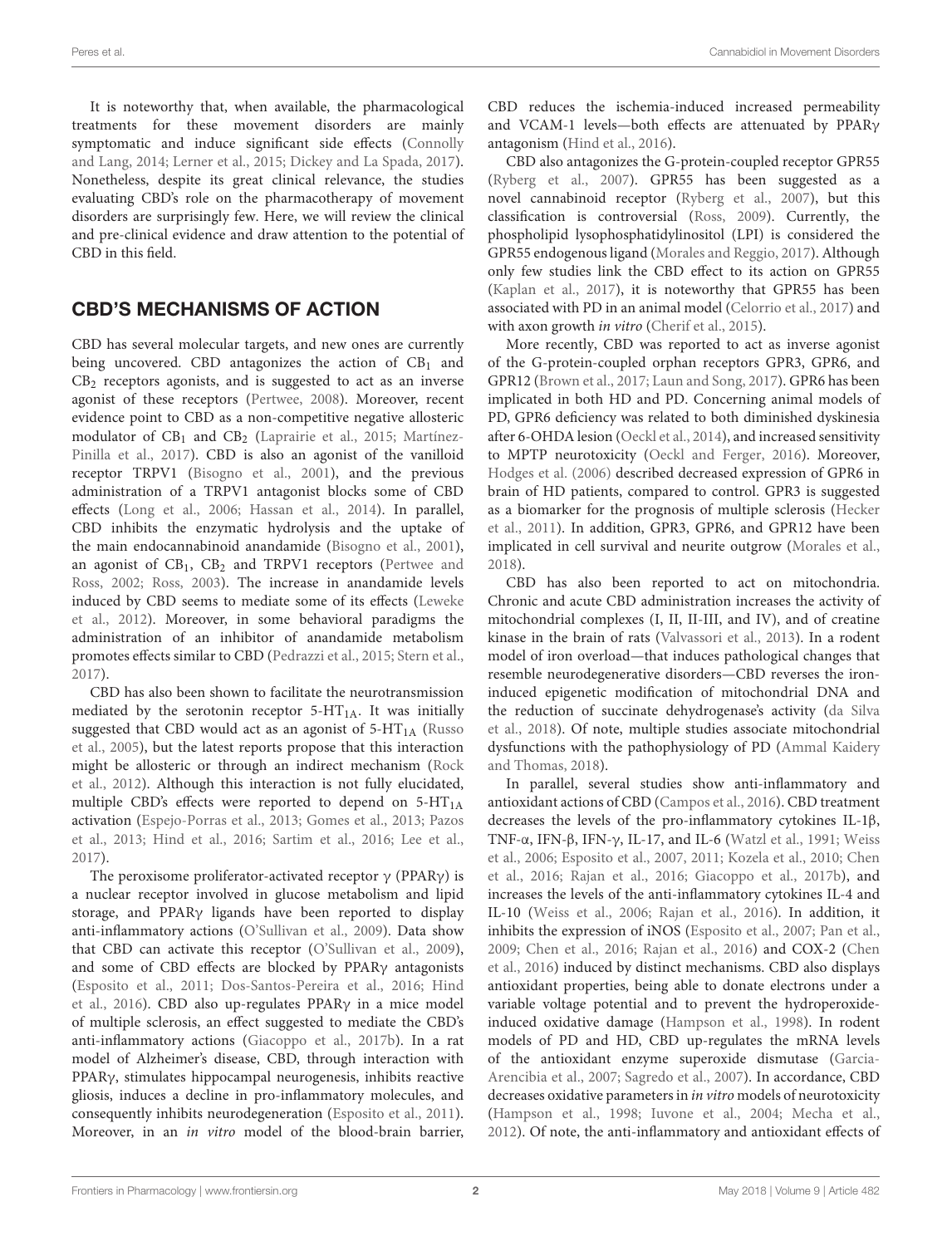CBD on lipopolysaccharide-stimulated murine macrophages are suppressed by a TRPV1 antagonist [\(Rajan et al., 2016\)](#page-10-18). It has also been shown that CBD can affect the expression of several genes involved in zinc homeostasis, which is suggested to be linked to its anti-inflammatory and antioxidant actions [\(Juknat et al.,](#page-9-21) [2012\)](#page-9-21).

CBD's mechanisms of action are summarized in **[Figure 1](#page-2-0)**.

### PARKINSON'S DISEASE (PD)

PD is among the most common neurodegenerative disorders, with a prevalence that increases with age, affecting 1% of the population over 60 years old [\(Tysnes and Storstein, 2017\)](#page-11-10). The disease is characterized by motor impairment (hypokinesia, tremors, muscle rigidity) and non-motor symptoms (e.g., sleep disturbances, cognitive deficits, anxiety, depression, psychotic symptoms) [\(Klockgether, 2004\)](#page-9-22).

The pathophysiology of PD is mainly associated with the loss of midbrain dopaminergic neurons in the substantia nigra pars compacta (SNpc), with consequent reduced levels of dopamine in the striatum [\(Dauer and Przedborski, 2003\)](#page-8-14). When the motor symptoms appear, about 60% of dopaminergic neurons is already lost [\(Dauer and Przedborski, 2003\)](#page-8-14), hindering a possible early diagnosis. The most effective and used treatment for PD is L-DOPA, a precursor of dopamine that promotes an increase in the level of dopamine in the striatum, improving the motor symptoms [\(Connolly and Lang, 2014\)](#page-8-4). However, after a long-term treatment the effect of L-DOPA can be unstable, presenting fluctuations in symptoms improvement (on / off effect) [\(Jankovic, 2005;](#page-9-23) [Connolly and Lang, 2014\)](#page-8-4). In addition, involuntary movements (namely L-DOPA-induced dyskinesia) appear in approximately 50% of the patients [\(Jankovic, 2005\)](#page-9-23).

The first study with CBD on PD patients aimed to verify CBD's effects on the psychotic symptoms. Treatment with CBD for 4 weeks decreased the psychotic symptoms, evaluated by the Brief Psychiatric Rating Scale and the Parkinson Psychosis Questionnaire, without worsening the motor function or inducing adverse effects [\(Zuardi et al., 2009\)](#page-11-11). Later, in a case series with four PD patients, it was verified that CBD is able to reduce the frequency of the events related to REM sleep behavior disorder [\(Chagas et al., 2014a\)](#page-8-15). In addition, although not ameliorating PD patients' motor function or their general symptoms score, treatment with CBD for 6 weeks improves PD's patients quality of life [\(Chagas et al., 2014b\)](#page-8-16). The authors suggest that this effect might be related to CBD's anxiolytic, antidepressant and antipsychotic properties (Chagas et al., [2014b\)](#page-8-16).

Although the studies with patients with PD report beneficial effects of CBD only on the non-motor symptoms, CBD has been shown to prevent and/or reverse increased catalepsy behavior in rodents. When administered before the cataleptic agents haloperidol (antipsychotic drug), L-nitro-N-arginine (non-selective inhibitor of nitric oxide synthase) or WIN 55- 212,2 (agonist of cannabinoid receptors), CBD hinders the cataleptic behavior in a dose-dependent manner [\(Gomes et al.,](#page-9-7) [2013\)](#page-9-7). A possible role of the activation of serotonin receptors  $5-HT<sub>1A</sub>$  in this action has been proposed, because this effect of CBD is blocked by the pre-treatment with the  $5-HT<sub>1A</sub>$  antagonist



<span id="page-2-0"></span>FIGURE 1 | CBD's mechanisms of action. CBD acts as agonist of the receptors TRPV1, PPARy, and 5-HT<sub>1A</sub>, and as antagonist of the receptor GPR55. CBD is an inverse agonist of the receptors GPR3, GPR6, and GPR12. Moreover, CBD antagonizes the action of CB<sub>1</sub> and CB<sub>2</sub> receptors agonists, and is suggested to act as an inverse agonist and a negative allosteric modulator of these receptors. CBD also inhibits FAAH, which results in increased anandamide levels. Anandamide activates CB<sub>1</sub>, CB<sub>2</sub>, and TRPV1 receptors. By acting on mitochondria, CBD increases the activity of mitochondrial complexes. In addition, CBD displays antioxidant and anti-inflammatory effects—that are partially mediated by CBD's actions on TRPV1, mitochondria and PPAR<sub>Y</sub>. 5-HT<sub>1A</sub>, serotonin receptor 1A; CB<sub>1</sub>, cannabinoid receptor type 1; CB<sub>2</sub>, cannabinoid receptor type 2; FAAH, fatty acid amide hydrolase; GPR3, G-protein-coupled receptor 3; GPR6, G-protein-coupled receptor 6; GPR12, G-protein-coupled receptor 12; GPR55, G-protein-coupled receptor 55; PPARγ, peroxisome proliferator-activated receptor gamma; ROS, reactive oxygen species; TRPV1, transient receptor potential vanilloid type 1.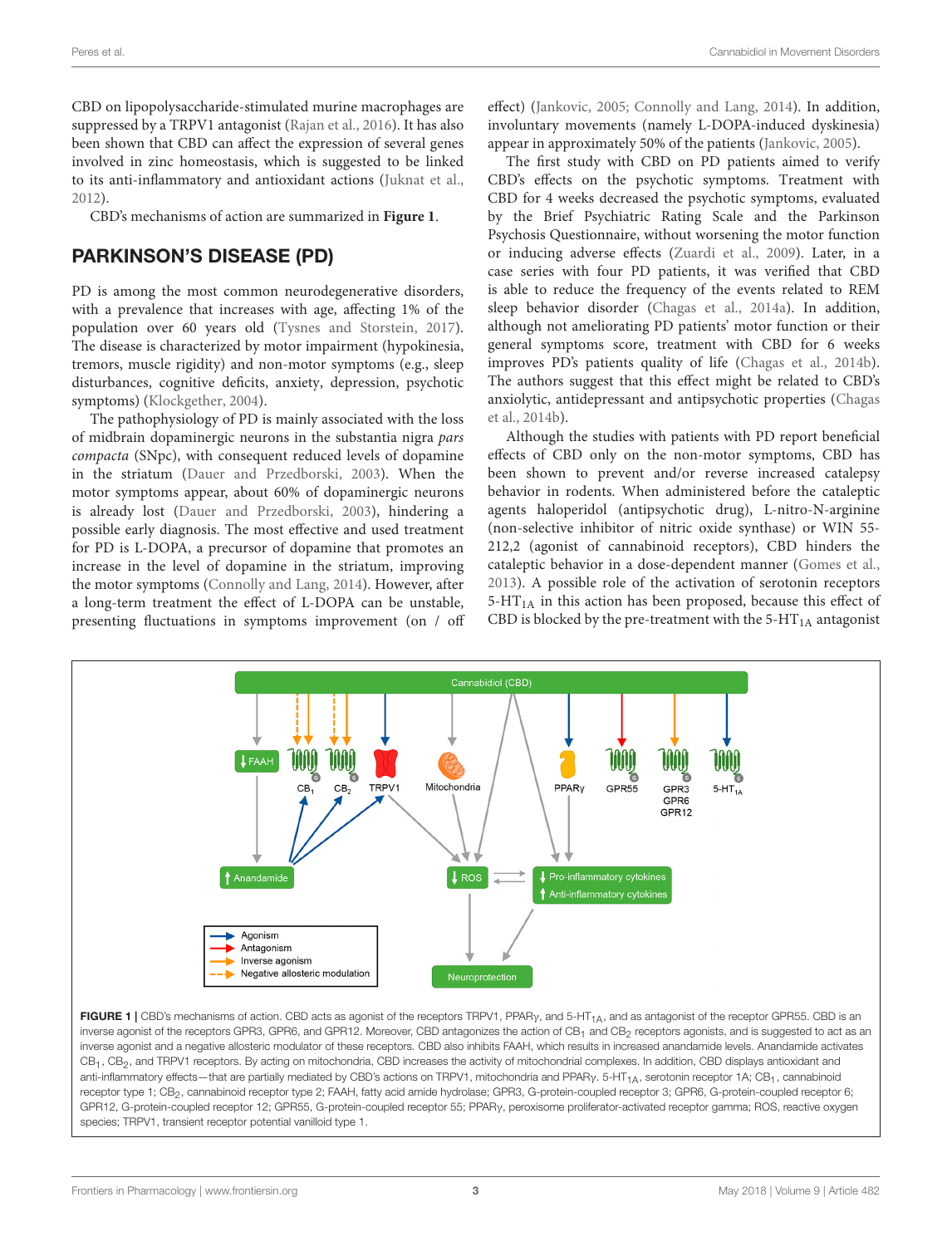WAY100635 [\(Gomes et al., 2013\)](#page-9-7). In accordance, [Sonego et al.](#page-11-12) [\(2016\)](#page-11-12) showed that CBD diminishes the haloperidol-induced catalepsy and c-Fos protein expression in the dorsal striatum, also by a mechanism dependent on  $5-HT_{1A}$  activation. Moreover, CBD prevents the increased catalepsy behavior induced by repeated administration of reserpine [\(Peres et al., 2016\)](#page-10-21).

In addition, pre-clinical studies in animal models of PD have shown neuroprotective effects of CBD. The unilateral injection of the toxin 6-hydroxydopamine (6-OHDA) into the medial forebrain bundle promotes neurodegeneration of nigrostriatal dopaminergic neurons, being used to model PD [\(Bové et al.,](#page-8-17) [2005\)](#page-8-17). When inside the cell, the neurotoxin 6-OHDA oxidizes in hydrogen peroxide and paraquinone, causing death mainly of catecolaminergic neurons [\(Breese and Traylor, 1971;](#page-8-18) [Bové et al.,](#page-8-17) [2005\)](#page-8-17). This neurodegeneration leads to depletion of dopamine and decrease in tyrosine hydroxylase activity in caudate-putamen [\(Bové et al., 2005;](#page-8-17) [Lastres-Becker et al., 2005\)](#page-9-24). Treatment with CBD during the 2 weeks following 6-OHDA administration prevents these effects [\(Lastres-Becker et al., 2005\)](#page-9-24). In another study, it was observed that CBD's protective effects after 6-OHDA injury are accompanied by elevation of mRNA levels of the antioxidant enzyme Cu,Zn-superoxide dismutase in substantia nigra [\(Garcia-Arencibia et al., 2007\)](#page-9-19). The protective effects of CBD in this model do not seem to depend on the activation of CB<sub>1</sub> receptors [\(Garcia-Arencibia et al., 2007\)](#page-9-19). In addition to preventing the loss of dopaminergic neurons—assessed by tyrosine hydroxylase immunostaining –, the administration of CBD after 6-OHDA injury attenuates the activation of microglia in substantia nigra [\(Garcia et al., 2011\)](#page-9-25).

In an in vitro study, CBD increased the viability of cells treated with the neurotoxin N-methyl-4-phenylpyrimidine (MPP+), and prevented the MPP+-induced increase in caspase-3 activation and decrease in levels of nerve growth factor (NGF) [\(Santos et al., 2015\)](#page-11-13). CBD treatment was also able to induce cell differentiation even in the presence of MPP+, an effect that depends on trkA receptors [\(Santos et al., 2015\)](#page-11-13). MPP+ is a product of oxidation of MPTP that inhibits complex I of the respiratory chain in dopaminergic neurons, causing a rapid neuronal death [\(Schapira et al., 1990;](#page-11-14) [Meredith et al., 2008\)](#page-10-22).

Data from clinical and pre-clinical studies are summarized in **[Tables 1](#page-4-0)**, **[2](#page-5-0)**, respectively.

#### HUNTINGTON'S DISEASE (HD)

HD is a fatal progressive neurodegenerative disease characterized by motor dysfunctions, cognitive loss and psychiatric manifestations [\(McColgan and Tabrizi, 2018\)](#page-10-23). HD is caused by the inclusion of trinucleotides (CAG) in the exons of the huntingtin gene, on chromosome 4 [\(MacDonald et al., 1993;](#page-10-24) [McColgan and Tabrizi, 2018\)](#page-10-23), and its prevalence is 1–10,000 [\(McColgan and Tabrizi, 2018\)](#page-10-23). Neurodegeneration in HD affects mainly the striatal region (caudate and putamen) and this neuronal loss is responsible for the motor symptoms (McColgan and Tabrizi, [2018\)](#page-10-23). Cortical degeneration is seen in later stages, and huntingtin inclusions are seen in few cells, but in all patients with HD [\(Crook and Housman, 2011\)](#page-8-19). The diagnosis of HD is based on motor signs accompanied by genetic evidence, which is positive genetic test for the expansion of the huntingtin gene or family history [\(Mason and Barker, 2016;](#page-10-25) [McColgan and Tabrizi,](#page-10-23) [2018\)](#page-10-23).

The pharmacotherapy of HD is still directed toward the symptomatic relief of the disease, i.e., the motor disorders believed to be due to dopaminergic hyperactivity. This treatment is often conducted with typical and atypical antipsychotics, but in some cases the use of dopaminergic agonists is needed (Mason and Barker, [2016;](#page-10-25) [McColgan and Tabrizi, 2018\)](#page-10-23). Indeed, the role of dopamine in HD is not fully elucidated yet. Regarding the cognitive deficits, none of the investigated drugs was able to promote improvements [\(Mason and Barker, 2016;](#page-10-25) McColgan and Tabrizi, [2018\)](#page-10-23).

Recently, there has been a growing number of studies aiming to verify the therapeutic potential of cannabinoid compounds in the treatment of HD, mainly because some cannabinoids present hypokinetic characteristics [\(Lastres-Becker et al., 2002\)](#page-9-26). In a controlled clinical trial, patients with HD were treated with CBD for 6 weeks. There was no significant reduction in the chorea indicators, but no toxicity was observed [\(Consroe et al., 1991\)](#page-8-20).

The protective effects of CBD and other cannabinoids were also evaluated in a cell culture model of HD, with cells expressing mutated huntingtin. In this model, the induction of huntingtin promotes rapid and extensive cell death [\(Aiken et al., 2004\)](#page-8-21). CBD and the other three cannabinoid compounds tested—  $\Delta^8$ -THC,  $\Delta^9$ -THC, and cannabinol—show 51-84% protection against the huntingtin-induced cell death [\(Aiken et al., 2004\)](#page-8-21). These effects seem to be independent of  $CB<sub>1</sub>$  activation, since absence of  $CB<sub>1</sub>$  receptors has been reported in PC12, the cell line used [\(Molderings et al., 2002\)](#page-10-26). The authors suggest that the cannabinoids exert this protective effect by antioxidant mechanisms [\(Aiken et al., 2004\)](#page-8-21).

Regarding studies with animal models, treatment with 3 nitropropionic acid (3-NP), an inhibitor of complex II of the respiratory chain, induces striatal damage—mainly by calpain activation and oxidative injury –, being suggested as relevant to study HD [\(Brouillet et al., 2005\)](#page-8-22). Sub-chronic administration of 3-NP in rats reduces GABA contents and the levels of mRNA for several markers of striatal GABAergic neurons projections [\(Sagredo et al., 2007\)](#page-11-9). In addition, 3-NP diminishes the levels of mRNA for the antioxidant enzymes superoxide dismutase-1 (SOD-1) and -2 (SOD-2) [\(Sagredo et al., 2007\)](#page-11-9). The administration of CBD reverses or attenuates these 3-NPinduced alterations [\(Sagredo et al., 2007\)](#page-11-9). CBD's neuroprotective effects are not blocked by the administration of antagonists of the CB1, TRPV1 or A2A receptors [\(Sagredo et al., 2007\)](#page-11-9).

More recently, clinical and pre-clinical HD studies started to investigate the effects of Sativex<sup>®</sup> (CBD in combination with  $\Delta^9$ -THC in an approximately 1:1 ratio). In accordance with what previously seen with CBD alone, Sativex administration attenuates all the 3-NP induced neurochemical, histological and molecular alterations [\(Sagredo et al., 2011\)](#page-11-15). These effects do not seem to be linked to activation of  $CB<sub>1</sub>$  or  $CB<sub>2</sub>$  receptors (Sagredo et al., [2011\)](#page-11-15). Authors also observed a protective effect of Sativex in reducing the increased expression of iNOS gene induced by malonate [\(Sagredo et al., 2011\)](#page-11-15). Malonate administration leads to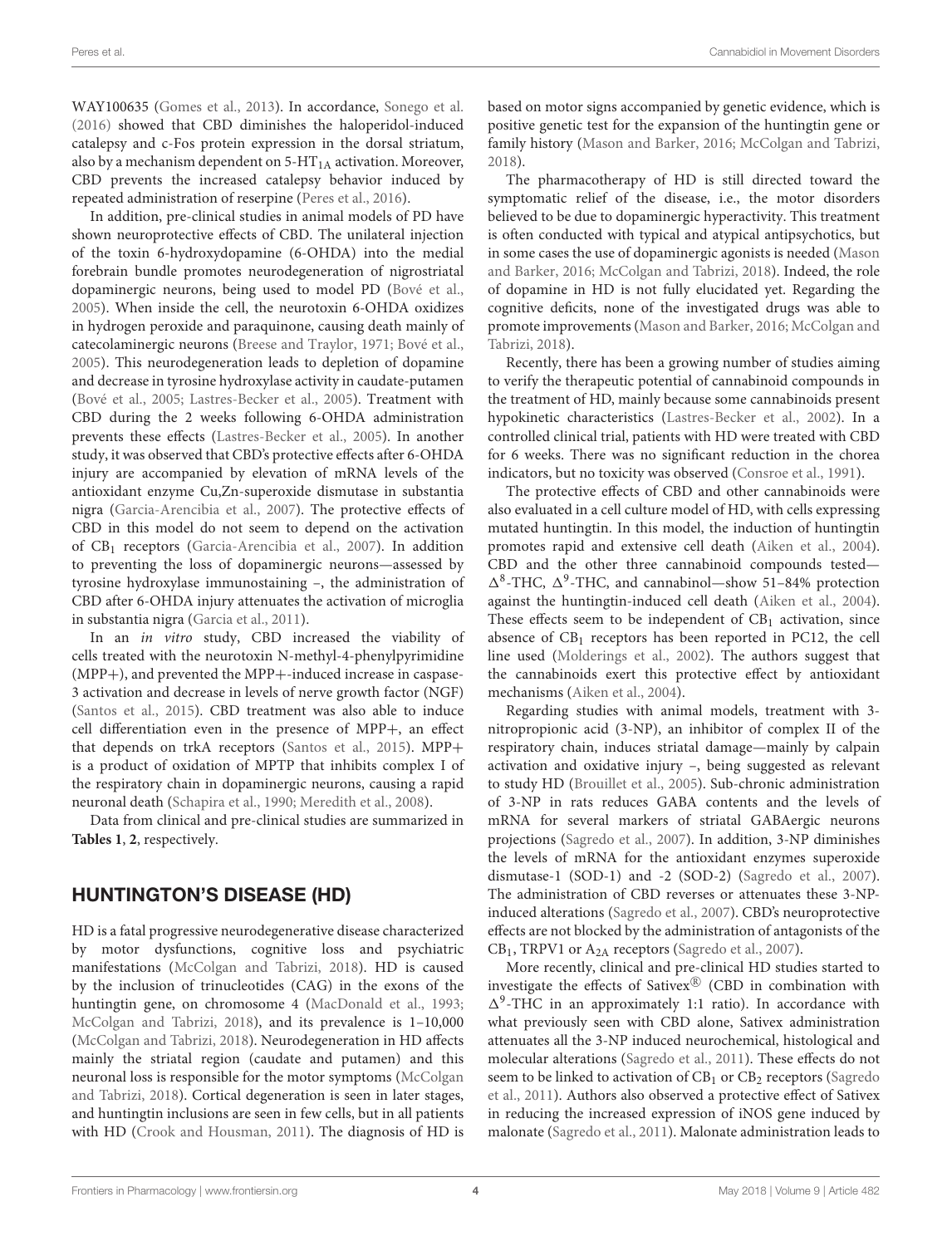<span id="page-4-0"></span>TABLE 1 | Clinical studies investigating the effects of CBD on movement disorders.

| <b>Disease</b>                    | <b>Main Findings</b>                                                                                                                                                                                                                                                            | <b>Duration of</b><br><b>Treatment</b> | Dose of CBD and route of<br>administration                                                                         | <b>Patients characteristics</b>                                                                                                                                                                                                                                          | <b>References</b>                   |
|-----------------------------------|---------------------------------------------------------------------------------------------------------------------------------------------------------------------------------------------------------------------------------------------------------------------------------|----------------------------------------|--------------------------------------------------------------------------------------------------------------------|--------------------------------------------------------------------------------------------------------------------------------------------------------------------------------------------------------------------------------------------------------------------------|-------------------------------------|
| PD                                | Open-label pilot study. Treatment with<br>CBD for 4 weeks diminished the psychotic<br>symptoms. CBD did not worsen the motor<br>function or induce adverse effects.                                                                                                             | 4 weeks                                | 150 mg/day of CBD, increasing<br>by 150 mg every week,<br>depending on patients' clinical<br>response. Oral route. | 6 PD patients (4 men and 2<br>women) with psychosis-not<br>controlled with reduction of<br>antiparkinsonian<br>medications-for at least 3<br>months before the beginning of<br>the study. Patients were in stable<br>doses of anti-PD medication for<br>at least 7 days. | Zuardi et al., 2009                 |
| PD                                | Case series. CBD reduced the frequency<br>of the events related to REM sleep<br>behavior disorder.                                                                                                                                                                              | 6 weeks                                | 75 mg/day (3 patients) or 300<br>mg/day (1 patient) of CBD. Oral<br>route.                                         | 4 PD male patients with REM<br>sleep behavior disorder, with at<br>least two episodes of complex<br>sleep-related behaviors per<br>week.                                                                                                                                 | Chagas et al., 2014a                |
| PD                                | Exploratory double-blind trial. Treatment<br>with CBD did not improve the motor<br>function or the general symptoms score,<br>but the higher dose (300 mg/kg) improved<br>quality of life.                                                                                      | 6 weeks                                | 75 or 300 mg/day of CBD. Oral<br>route.                                                                            | 21 PD patients (15 men and 6<br>women) in stable doses of<br>anti-PD medication for at least<br>30 days before the beginning of<br>the study.                                                                                                                            | Chagas et al., 2014b                |
| HD                                | Controlled clinical trial (double-blind<br>randomized crossover). Treatment with<br>CBD did not improve the symptoms, but it<br>was not toxic.                                                                                                                                  | 6 weeks                                | 10 mg/kg/day of CBD. Oral<br>route.                                                                                | 15 patients (8 men and 7<br>women) with mild or moderate<br>progression of HD, not taking<br>antipsychotic drugs for at least 2<br>weeks before the beginning of<br>the study.                                                                                           | Consroe et al., 1991                |
| HD                                | Double-blind, randomized, cross-over,<br>placebo-controlled, pilot trial. Sativex did<br>not induce severe adverse effects or<br>clinical worsening. However, Sativex did<br>not improve patients' symptoms or<br>promoted molecular changes on<br>biomarkers.                  | 12 weeks                               | Increasing doses of Sativex<br>(CBD:THC in approximately 1:1<br>ratio) up to 12 sprays/day.<br>Intranasal route.   | 25 HD (14 men and 11 women)<br>patients with stable baseline<br>medication for at least 6 weeks<br>before the beginning of the study.                                                                                                                                    | López-Sendón Moreno<br>et al., 2016 |
| HD                                | Case report of HD patients treated with<br>cannabinoid. Cannabinoids improved<br>UHDRS motor score and dystonia<br>subscore.                                                                                                                                                    |                                        | 6 or 9 months Sativex: 12 or 7 sprays/day.<br>Intranasal route.                                                    | 2 male HD patients with<br>complains of severe dystonia.<br>Duration of the disease: 14 and<br>16 years.                                                                                                                                                                 | Saft et al., 2018                   |
| Dystonic<br>movement<br>disorders | Open label study. Treatment with CBD<br>resulted on 20-50% improvement of the<br>dystonic symptoms. Two patients with<br>simultaneous PD's signs showed<br>worsening of their hypokinesia and/or<br>resting tremor when receiving the higher<br>doses of CBD (over 300 mg/day). | 6 weeks                                | Increasing doses of CBD from<br>100 to 600 mg/day. Oral route.                                                     | 5 patients (4 men and 1 woman)<br>with dystonic movements, 2 with<br>simultaneous parkinsonian<br>symptoms.                                                                                                                                                              | Consroe et al., 1986                |
| Dystonic<br>movement<br>disorders | Case report. CBD improved the dystonic<br>symptoms without inducing adverse<br>effects.                                                                                                                                                                                         | One<br>administration                  | CBD 200 mg. Oral route.                                                                                            | 2 patients: one woman with<br>idiopathic spasmodic torticollis<br>and one man with generalized<br>torsion dystonia.                                                                                                                                                      | Sandyk et al., 1986                 |

CBD, cannabidiol; HD, Huntington's disease; PD, Parkinson's disease; REM, rapid-eye movement; THC, ∆<sup>9</sup>-tetrahydrocannabinol.

striatal damage by apoptosis and inflammatory events related to glial activation, being used as an acute model for HD (Sagredo et al., [2011;](#page-11-15) [Valdeolivas et al., 2012\)](#page-11-18).

In a subsequent study, it was observed that the administration of a Sativex-like combination attenuates all the malonateinduced alterations, namely: increased edema, decreased number of surviving cells, enhanced number of degenerating cells, strong glial activation, and increased expression of inflammatory markers (iNOS and IGF-1) [\(Valdeolivas et al., 2012\)](#page-11-18). Although

the beneficial effects of Sativex on cell survival are blocked by both  $CB_1$  or  $CB_2$  antagonists,  $CB_2$  receptors seem to have a greater role in the protective effect observed [\(Valdeolivas et al.,](#page-11-18) [2012\)](#page-11-18).

The beneficial effects of Sativex have also been described in the R6/2 mice, a transgenic model of HD. Treatment with a Sativex-like combination, although not reversing animal's deterioration in rotarod performance, attenuates the elevated clasping behavior, that reflects dystonia [\(Valdeolivas et al., 2017\)](#page-11-19).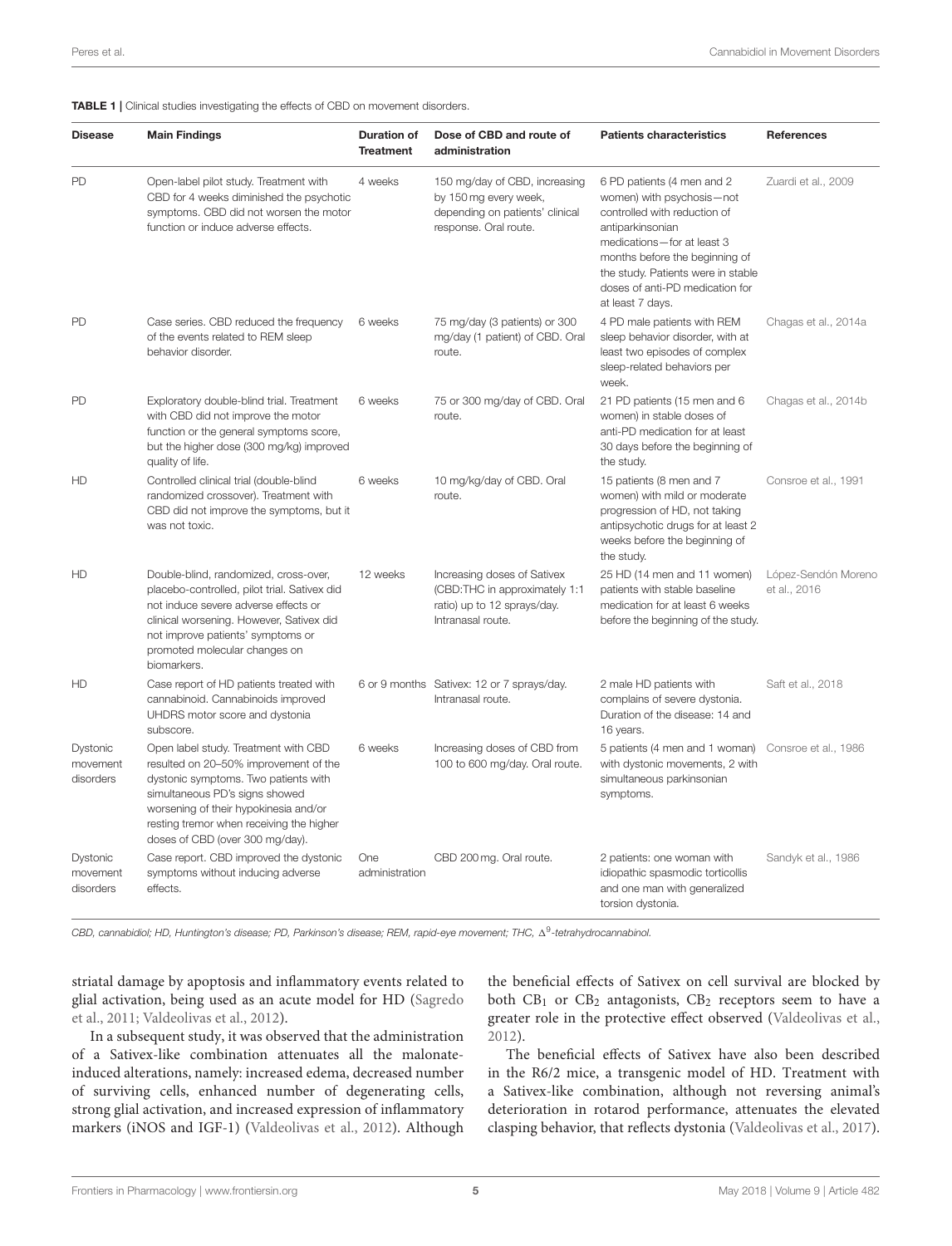#### <span id="page-5-0"></span>TABLE 2 | Pre-clinical studies investigating the effects of CBD on movement disorders.

| Model                                                                        | <b>Main findings</b>                                                                                                                                                                                                                                                                                                                                                                                                                                                                                                                                                                                               | References                         |
|------------------------------------------------------------------------------|--------------------------------------------------------------------------------------------------------------------------------------------------------------------------------------------------------------------------------------------------------------------------------------------------------------------------------------------------------------------------------------------------------------------------------------------------------------------------------------------------------------------------------------------------------------------------------------------------------------------|------------------------------------|
| Hamster model of idiopathic paroxysmal<br>dystonia                           | The higher dose of CBD shows a trend to delay the progression of dystonia.                                                                                                                                                                                                                                                                                                                                                                                                                                                                                                                                         | Richter and Loscher, 2002          |
| PC12 cells expressing mutated huntingtin                                     | CBD and the other three cannabinoid compounds tested $-\Delta^8$ -THC, $\Delta^9$ -THC, and<br>cannabinol-show 51-84% protection against the huntingtin-induced cell death. These<br>protective effects seem to be independent of $CB_1$ receptors.                                                                                                                                                                                                                                                                                                                                                                | Aiken et al., 2004                 |
| Rats lesioned by the toxin 6-OHDA                                            | Treatment with CBD for 2 weeks subsequent to lesion by the toxin 6-OHDA prevents the<br>6-OHDA-induced depletion of dopamine and decrease in tyrosine hydroxylase activity in<br>caudate-putamen.                                                                                                                                                                                                                                                                                                                                                                                                                  | Lastres-Becker et al., 2005        |
| Rats lesioned by the toxin 6-OHDA                                            | Treatment with CBD for 2 weeks subsequent to lesion by 6-OHDA prevents the<br>6-OHDA-induced depletion of dopamine and decrease in tyrosine hydroxylase activity in<br>caudate-putamen. CBD promoted uprequlation of mRNA levels for the antioxidant<br>enzyme Cu,Zn-superoxide dismutase. These protective effects do not seem to depend on<br>activation of $CB_1$ receptors.                                                                                                                                                                                                                                    | Garcia-Arencibia et al., 2007      |
| Rats treated with 3-nitropropionic acid<br>$(3-NP)$                          | Sub-chronic administration of 3-NP reduces GABA contents, levels of mRNA for several<br>markers of striatal GABA ergic neurons projections, and the levels of mRNA for the<br>antioxidant enzymes superoxide dismutase-1 (SOD-1) and -2 (SOD-2). CBD reverses or<br>attenuates the 3-NP-induced alterations. CBD's neuroprotective effects are not blocked<br>by antagonists of the $CB_1$ , TRPV <sub>1</sub> or $A_{2A}$ receptors.                                                                                                                                                                              | Sagredo et al., 2007               |
| Rats lesioned by the toxin 6-OHDA                                            | Treatment with CBD for 2 weeks subsequent to lesion by 6-OHDA prevents the<br>6-OHDA-induced decrease in tyrosine hydroxylase immunostaining, as well as enhanced<br>microglial activation in the substantia nigra.                                                                                                                                                                                                                                                                                                                                                                                                | Garcia et al., 2011                |
| Rats treated with 3-nitropropionic acid<br>(3-NP) or malonate                | Sub-chronic administration of 3-NP reduces GABA contents, diminishes the number of<br>Nissl-stained neurons, down-regulates the expression of CB1 receptor and IGF-1,<br>up-regulates the expression of calpain, and reduces the expression of superoxide<br>dismutase-1 (SOD-1). Sativex (CBD and $\Delta^9$ -THC in an approximately 1:1 ratio) attenuates<br>all the 3-NP-induced alterations. This effect is not blocked by antagonists of $CB_1$ or $CB_2$<br>receptors. In addition, rats treated with malonate display increased expression of the iNOS<br>gene, reversed by the administration of Sativex. | Sagredo et al., 2011               |
| Rats treated with malonate                                                   | Malonate increases edema, decreases the number of surviving cells, enhances the<br>number of degenerating cells, induces strong glial activation, and increases the expression<br>of the inflammatory markers iNOS and IGF-1. Sativex-like combination attenuates all<br>malonate-induced alterations. Sativex effect seems to depend on both $CB_1$ and $CB_2$<br>receptors.                                                                                                                                                                                                                                      | Valdeolivas et al., 2012           |
| Mice injected with cataleptic agents                                         | Pre-treatment with CBD dose-dependently attenuates the increase in catalepsy behavior<br>induced by haloperidol, L-nitro-N-arginine or WIN 55,212-2. CBD's anticataleptic effect is<br>prevented by the administration of WAY100635 (antagonist of $5-HT_{1A}$ receptors).                                                                                                                                                                                                                                                                                                                                         | Gomes et al., 2013                 |
| PC12 cells treated with the toxin MPP+                                       | CBD increases cell viability and prevents the MPP+-induced increase in caspase-3<br>activation and decrease in levels of NGF. CBD treatment also induces cell differentiation<br>even in the presence of MPP+. CBD's effects on neuritogenesis seem to depend on trkA<br>receptors.                                                                                                                                                                                                                                                                                                                                | Santos et al., 2015                |
| Mice treated with L-DOPA                                                     | CBD, when administered with capsazepine, an antagonist of $TRPV1$ receptors, decreases<br>L-DOPA-induced dyskinesia. These effects are blocked by antagonists of CB <sub>1</sub> and PPAR <sub>Y</sub><br>receptors. Treatment with capsazepine and CBD also decreases the expression of<br>inflammatory markers (COX-2 and NFkB).                                                                                                                                                                                                                                                                                 | Dos-Santos-Pereira et al.,<br>2016 |
| Rats injected with the cataleptic and<br>dyskinesia-inducing agent reserpine | Repeated administration of reserpine induces catalepsy, hypolocomotion, oral dyskinesia<br>and impairment in the discriminative avoidance memory task. Concomitant treatment with<br>CBD prevents the increase in catalepsy behavior, the oral dyskinesia and the memory<br>deficit.                                                                                                                                                                                                                                                                                                                               | Peres et al., 2016                 |
| Mice injected with the cataleptic agent<br>haloperidol                       | CBD prevents haloperidol-induced catalepsy and increase in c-Fos protein expression in<br>the dorsolateral striatum. CBD also reverses the increase in catalepsy behavior induced by<br>haloperidol. These CBD effects are prevented by the administration of WAY100635<br>(antagonist of 5-HT <sub>1A</sub> receptors). CBD's anticataleptic effect is also observed when CBD<br>is injected into the dorsal striatum.                                                                                                                                                                                            | Sonego et al., 2016                |
| R6/2 mice (transgenic mouse models of<br>HD)                                 | Treatment with Sativex-like combination (from 4th to 12th weeks after birth) attenuated the<br>R6/2 mice increased clasping behavior (that reflects dystonia) and reduced metabolic<br>activity in basal ganglia. Sativex also reversed some of animals' alterations in markers of<br>brain integrity, but not the deterioration in rotarod performance.                                                                                                                                                                                                                                                           | Valdeolivas et al., 2017           |

Δ<sup>8</sup>-THC, Δ<sup>8</sup>-tetrahydrocannabinol; Δ<sup>9</sup>-THC, Δ<sup>9</sup>-tetrahydrocannabinol; 3-NP, 3-nitropropionic acid; 6-OHDA, 6-hydroxydopamine; CBD, cannabidiol; HD, Huntington's disease; IGF-1, insulin growth factor 1; iNOS, inducible nitric oxide synthase; MPP+, 1-methyl-4-phenylpyridinium; NGF, nerve growth factor; PD, Parkinson's disease; SOD, superoxide dismutase.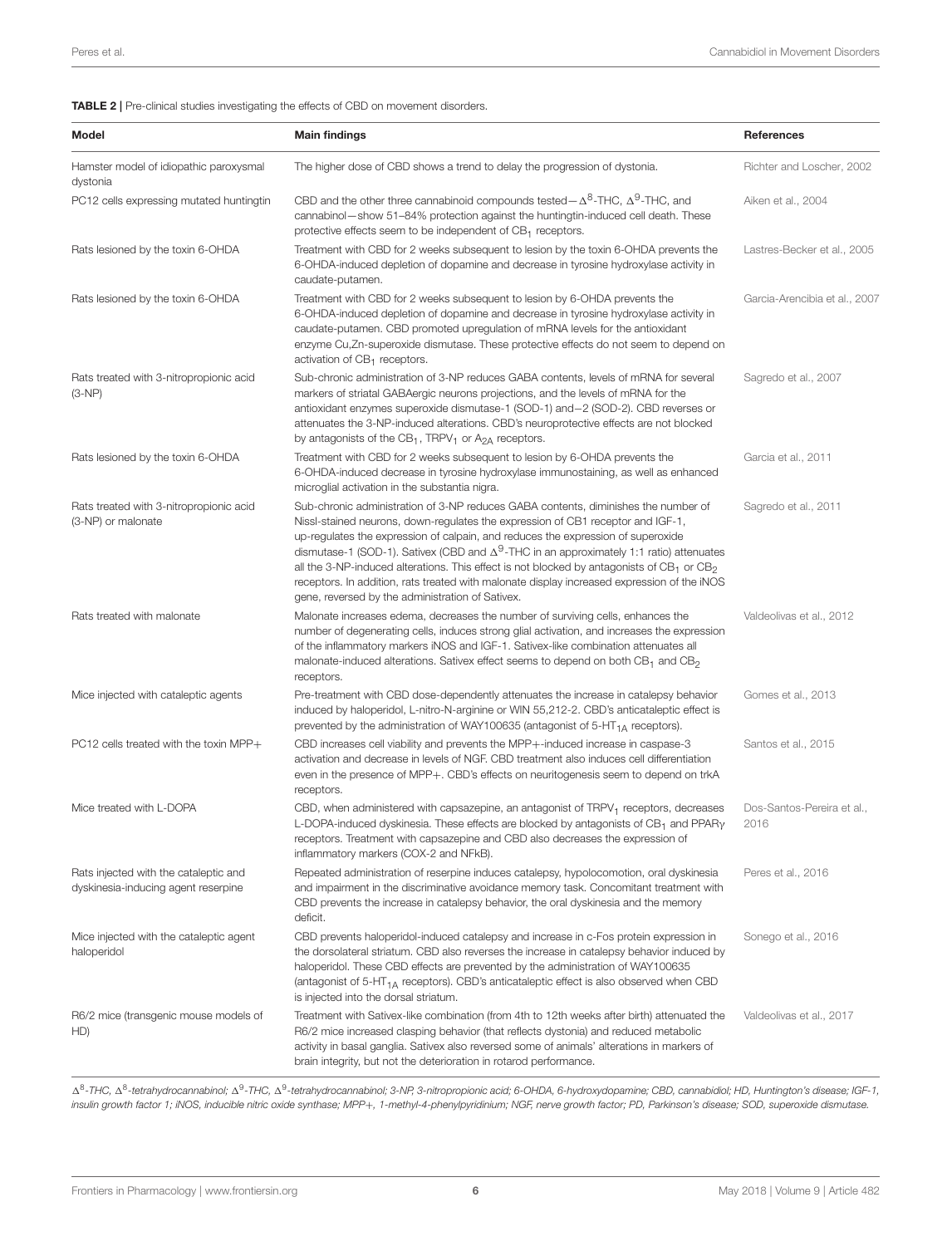Moreover, treatment mitigates R6/2 mice reduced metabolic activity in basal ganglia and some of the alterations in markers of brain integrity [\(Valdeolivas et al., 2017\)](#page-11-19).

In spite of the pre-clinical encouraging results with Sativex, a pilot trial with 25 HD patients treated with Sativex for 12 weeks failed to detect improvement in symptoms or molecular changes on biomarkers [\(López-Sendón Moreno et al., 2016\)](#page-10-27). Nonetheless, Sativex did not induce severe adverse effects or clinical worsening [\(López-Sendón Moreno et al., 2016\)](#page-10-27). The authors suggest that future studies, with higher doses and/or longer treatment periods, are in need. More recently, one study described the results of administering cannabinoid drugs to 7 patients (2 of them were treated with Sativex; the others received dronabinol or nabilone, agonists of the cannabinoid receptors): patients displayed improvement on UHDRS motor score and dystonia subscore [\(Saft et al., 2018\)](#page-11-16).

**[Tables 1](#page-4-0)**, **[2](#page-5-0)** summarize data from clinical and pre-clinical studies, respectively.

# OTHER MOVEMENT DISORDERS

Dystonias are the result of abnormal muscles tone, causing involuntary muscle contraction, and resulting in repetitive movements or abnormal posture [\(Breakefield et al., 2008\)](#page-8-24). Dystonias can be primary, for instance paroxysmal dyskinesia, or secondary to other conditions or drug use, such as tardive dyskinesia after prolonged treatment with antipsychotic drugs [\(Breakefield et al., 2008\)](#page-8-24).

[Consroe et al. \(1986\)](#page-8-23) were the first to evaluate the effects of CBD alone in movement disorders. In this open label study, the five patients with dystonic movement disorders displayed 20–50% improvement of dystonic symptoms when treated with CBD for 6 weeks. Of note, two patients with simultaneous PD's signs showed worsening of their hypokinesia and/or resting tremor when receiving the higher doses of CBD. However, it should be noted that in two more recent studies with PD patients no worsening of motor function was seen (Zuardi et al., [2009;](#page-11-11) [Chagas et al., 2014b\)](#page-8-16). In accordance, Sandyk et al. [\(1986\)](#page-11-17) reported improvement of dystonic symptoms in two patients—one with idiopathic spasmodic torticollis and one with generalized torsion dystonia—after acute treatment with CBD.

The effects of CBD on dystonic movements were also evaluated in pre-clinical studies. In a hamster model of idiopathic paroxysmal dystonia, the higher dose of CBD showed a trend to delay the progression of dystonia (Richter and Loscher, [2002\)](#page-10-28). In addition, CBD prevents the increase in vacuous chewing movements, i.e., dyskinesia, promoted by repeated administration of reserpine [\(Peres et al., 2016\)](#page-10-21). CBD's beneficial effects are also seen in L-DOPA-induced dyskinesia in rodents, but only when CBD is administered with capsazepine, an antagonist of TRPV1 receptors (Dos-Santos-Pereira et al., [2016\)](#page-8-7). These effects seem to depend on CB<sup>1</sup> and PPARγ receptors [\(Dos-Santos-Pereira et al., 2016\)](#page-8-7). In addition, treatment with capsazepine and CBD decreases the expression of inflammatory markers, reinforcing the suggestion that the anti-inflammatory actions of CBD may be beneficial to the treatment of dyskinesia [\(Dos-Santos-Pereira et al.,](#page-8-7) [2016\)](#page-8-7).

Moreover, Sativex has been used in the treatment of spasticity in multiple sclerosis. Spasticity is a symptom that affects up to 80% of patients with multiple sclerosis and is associated with poorer quality of life [\(Flachenecker et al.,](#page-9-27) [2014\)](#page-9-27). A significant portion of patients does not respond to the conventional anti-spasmodic therapies, and some strategies are invasive, posing risks of complications [\(Flachenecker et al.,](#page-9-27) [2014;](#page-9-27) [Crabtree-Hartman, 2018\)](#page-8-25). Recent data point to Sativex as a valid and well-tolerated therapeutic option. Sativex is able to treat the spasms, improving the quality of life, and displays a low incidence of adverse effects [\(Giacoppo et al.,](#page-9-28) [2017a\)](#page-9-28).

Data from clinical and pre-clinical studies are summarized in **[Tables 1](#page-4-0)**, **[2](#page-5-0)**, respectively.

# SAFETY AND SIDE EFFECTS

One important concern is whether CBD is a safe therapeutic strategy. Several preclinical and clinical reports show that CBD does not alter metabolic and physiological parameters, such as glycemia, prolactin levels, blood pressure, and heart rate. In addition, CBD does not modify hematocrit, leukocyte and erythrocyte counts, and blood levels of bilirubin and creatinine in humans. CBD also does not affect urine osmolarity, pH, albumin levels, and leukocyte and erythrocyte counts. Moreover, in vitro studies demonstrate that CBD does not alter embryonic development nor the vitality of non-tumor cell lines. The most reported side effects of CBD are tiredness, diarrhea, and changes on appetite. CBD does not seem to induce tolerance. For a broad review of CBD's side effects, see [Bergamaschi et al. \(2011\)](#page-8-26) and [Iffland and Grotenhermen \(2017\)](#page-9-29).

In the context of movement disorders with concomitant cognitive symptoms, as the ones discussed here, it is crucial to evaluate the potential motor and cognitive side effects of CBD. CBD does not induce catalepsy behavior in rodents—being even able to attenuate the effects of several cataleptic agents, as discussed above [\(El-Alfy et al., 2010;](#page-8-2) [Gomes et al., 2013;](#page-9-7) Peres et al., [2016;](#page-10-21) [Sonego et al., 2016\)](#page-11-12). In accordance, CBD does not induce extrapyramidal effects in humans [\(Leweke et al., 2012\)](#page-9-5).

With respect to cognitive effects, studies report that CBD does not impair cognition, being even able to improve it in some conditions. Pre-clinical data show that CBD restores the deficit in the novel object recognition task in mice treated with MK-801 (a protocol used to model schizophrenia) [\(Gomes et al., 2015\)](#page-9-30), in rats submitted to neonatal iron overload [\(Fagherazzi et al., 2012\)](#page-9-31), in a transgenic mice model for Alzheimer's disease [\(Cheng et al.,](#page-8-27) [2014\)](#page-8-27), and in a mice model for cerebral malaria [\(Campos et al.,](#page-8-28) [2015\)](#page-8-28). CBD also reverses impaired social recognition in a murine model for Alzheimer's disease [\(Cheng et al., 2014\)](#page-8-27) and restores the deficits in the Morris water maze—a task that evaluates spatial learning—in rodent models for Alzheimer's disease [\(Martín-Moreno et al., 2011\)](#page-10-29), brain ischemia [\(Schiavon et al.,](#page-11-20) [2014\)](#page-11-20) and cerebral malaria [\(Campos et al., 2015\)](#page-8-28). In addition,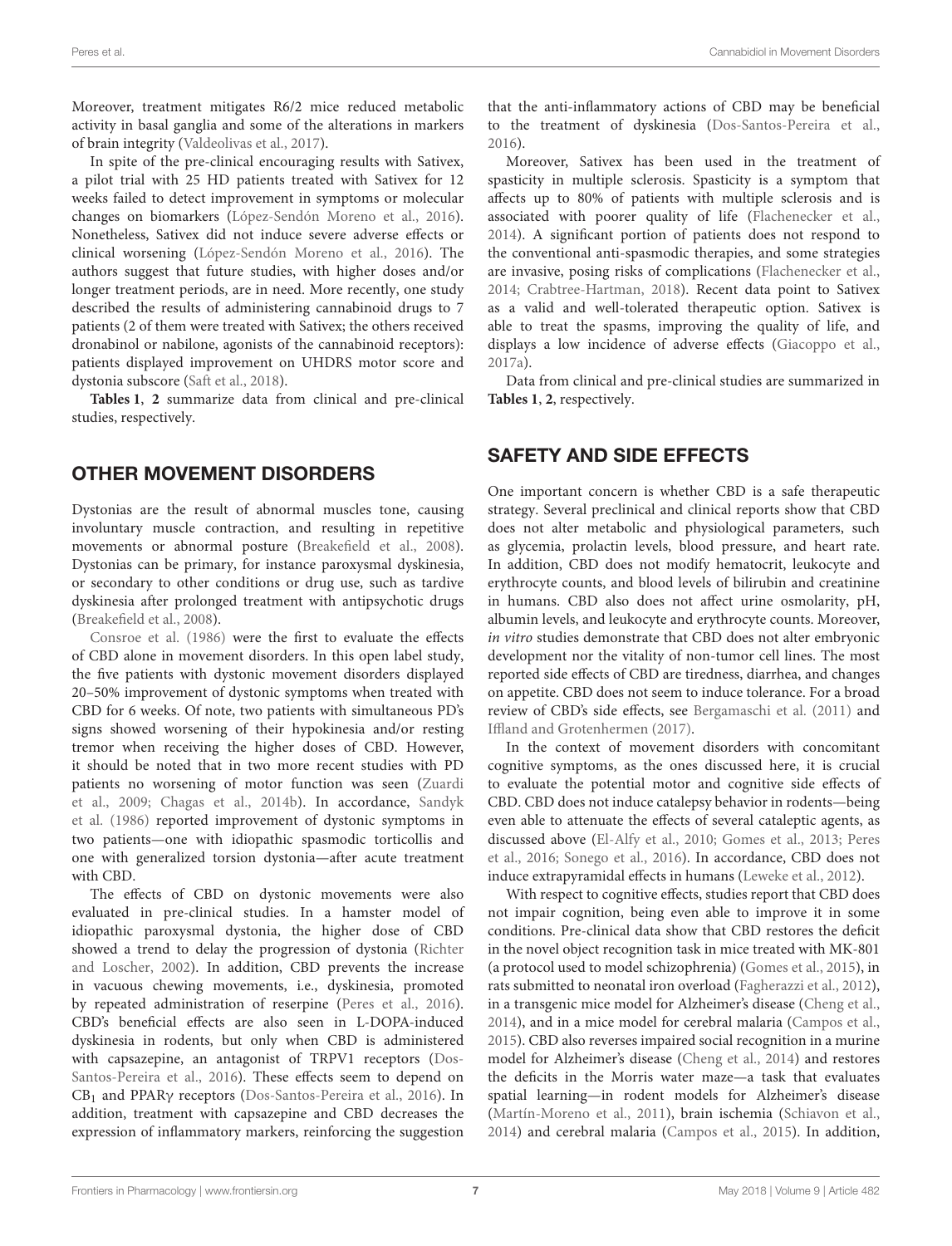studies demonstrate that CBD per se does not modify animals' performance in cognitive tasks [\(Osborne et al., 2017;](#page-10-30) [Myers et al.,](#page-10-31) [2018\)](#page-10-31) and does not induce withdrawal after prolonged treatment [\(Myers et al., 2018\)](#page-10-31). In accordance, in one recent clinical trial using CBD as an adjunctive therapy for schizophrenia, CBD group displayed greater cognitive improvement (assessed by BACS—Brief Assessment of Cognition in Schizophrenia), although it fell short of significance [\(McGuire et al., 2018\)](#page-10-32). CBD also improves facial emotion recognition in cannabis users [\(Hindocha et al., 2015\)](#page-9-32).

It is noteworthy that in some cases, particularly concerning multiple sclerosis and HD clinical studies, CBD per se does not seem to be beneficial. However, when CBD is administered with  $\Delta^9$ -THC in a 1:1 ratio, therapeutic effects are observed. Therefore, it is also important to evaluate the interactions between CBD and  $\Delta^9$ -THC as well as the adverse effects of this mixture. Multiple reports point to deleterious effects of  $\Delta^9$ -THC on human cognition, mainly on memory and emotional processing [\(Colizzi and Bhattacharyya, 2017\)](#page-8-29). On the other hand, studies reveal that CBD can counteract  $\Delta^9$ -THC detrimental cognitive effects in rodents and monkeys [\(Wright et al., 2013;](#page-11-21) [Jacobs et al., 2016;](#page-9-33) [Murphy et al., 2017\)](#page-10-33). Nonetheless, this protective effect depends on the doses, on the interval between CBD and  $\Delta^9$ -THC administration, as well as on the behavioral paradigm used. In fact, some pre-clinical studies do not observe the protective effect of CBD against the  $\Delta^9$ -THC cognitive effects [\(Wright et al., 2013;](#page-11-21) [Jacobs et al., 2016\)](#page-9-33) or even show that CBD may potentiate them [\(Hayakawa et al., 2008\)](#page-9-34). Limited clinical evidence indicate that CBD does not worse  $\Delta^9$ -THC cognitive effects and, depending on the dose, may protect against them [\(Colizzi and Bhattacharyya, 2017;](#page-8-29) [Englund et al., 2017;](#page-9-35) Osborne et al., [2017\)](#page-10-30). Multiple clinical studies with Sativex have not observed motor or cognitive adverse effects [\(Aragona et al.,](#page-8-30) [2009;](#page-8-30) [Rekand, 2014;](#page-10-34) [López-Sendón Moreno et al., 2016;](#page-10-27) Russo et al., [2016\)](#page-10-35). Nevertheless, one recent open-label study compared multiple sclerosis patients who continued the treatment with Sativex to those who quitted and reported worse balance and decrease in cognitive performance in the continuers (Castelli et al., [2018\)](#page-8-31). In line with these findings, in an observational study with a large population of Italian patients with multiple sclerosis, cognitive/psychiatric disturbances were seen in 3.9% of the cases [\(Patti et al., 2016\)](#page-10-36).

## **CONCLUSIONS**

The data reviewed here point to a protective role of CBD in the treatment and/or prevention of some movement disorders. Although the studies are scarce, CBD seems to be effective on treating dystonic movements, both primary and secondary. It is noteworthy that in some cases, particularly concerning multiple sclerosis and HD, the clinical beneficial effects are observed only when CBD is combined with  $\Delta^9$ -THC in a 1:1 ratio (Sativex). In fact, these therapeutic effects are probably due to  $\Delta^9$ -THC, since they are also seen with other cannabinoid agonists (Curtis et al., [2009;](#page-8-32) [Nielsen et al., 2018;](#page-10-37) [Saft et al., 2018\)](#page-11-16). Nonetheless, CBD is shown to diminish the  $\Delta^9$ -THC unwanted effects, such

as sedation, memory impairments, and psychosis (Russo and Guy, [2006\)](#page-10-38). Data regarding HD are scarce, but the results of using Sativex in multiple sclerosis are encouraging. Reviews of the clinical use of this compound in the last decade point to effectiveness in the treatment of spasticity as well as improvement in quality of life, with low incidence of adverse effects (Giacoppo et al., [2017a\)](#page-9-28).

In respect to PD, although the pre-clinical studies are promising, the few studies with patients failed to detect improvement of the motor symptoms after treatment with CBD. There is a significant difference between the clinical and preclinical PD studies. In animals, the beneficial effects are seen when CBD is administered prior to or immediately after the manipulation that induces the PD-like symptoms. Of note, when treatment with CBD commences 1 week after the lesion with 6-OHDA, the protective effects are not seen (Garcia-Arencibia et al., [2007\)](#page-9-19). These data suggest that CBD's might have a preventive role rather than a therapeutic one in PD. In clinical practice, PD is diagnosed subsequently to the emergence of motor symptoms—that appear up to 10 years after the beginning of neurodegeneration and the onset of non-motor symptoms [\(Schrag et al., 2015\)](#page-11-22). When the diagnosis occur, approximately 60% of the dopaminergic neurons has already been lost (Dauer and Przedborski, [2003\)](#page-8-14). The fact that in clinical trials CBD is administered only after this substantial progression of the disease might explain the conflicting results. Unfortunately, the early diagnosis of PD remains a challenge, posing difficulty to the implementation of preventive strategies. The development of diagnosis criteria able to detect PD in early stages would probably expand the CBD's applications in this disease.

The molecular mechanisms associated with CBD's improvement of motor disorders are likely multifaceted. Data show that it might depend on CBD's actions on  $5-HT<sub>1A</sub>$ ,  $CB_1$ ,  $CB_2$ , and/or PPAR $\gamma$  receptors. Moreover, all movement disorders are in some extent linked to oxidative stress and inflammation, and CBD has been reported to display an antioxidant and anti-inflammatory profile, in vitro and in animal models for movement abnormalities.

The studies investigating the role of CBD on the treatment of movement disorders are few. Furthermore, differences in the dose and duration of treatment as well as in the stage of the disease (for instance, PD patients are treated only in an advanced stage of the disease) among these studies (shown in detail in **[Table 1](#page-4-0)**) limit the generalization of the positive effect of CBD and might explain the conflicting results. Notwithstanding, the beneficial neuroprotective profile of CBD added to the preliminary results described here are encouraging. Undoubtedly, future investigations are needed to endorse these initial data and to elucidate the mechanisms involved in the preventive and/or therapeutic potential of CBD on movement disorders.

## AUTHOR CONTRIBUTIONS

All authors listed have made substantial, direct and intellectual contribution to the work, and approved it for publication.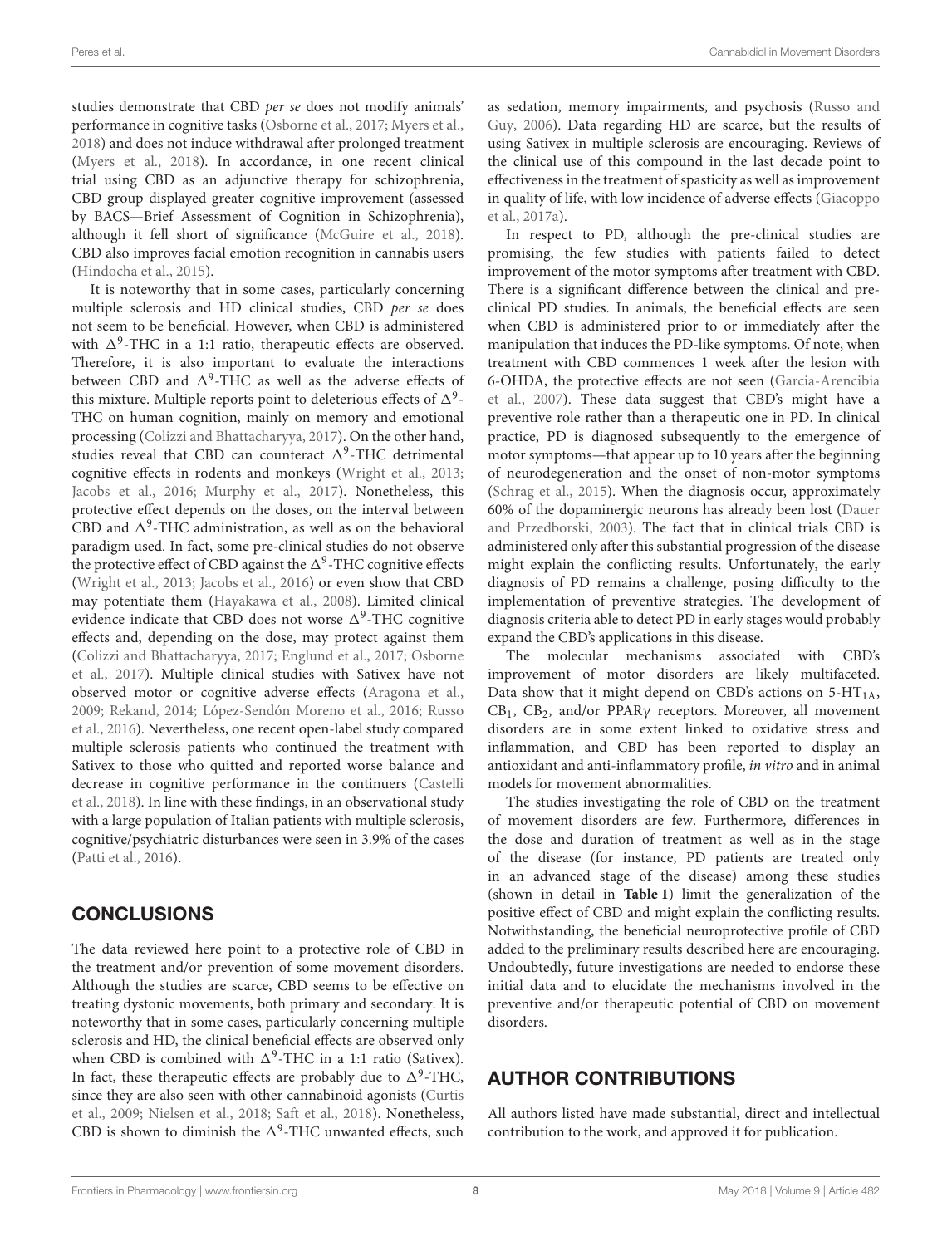#### FUNDING

VA, JH, and JC are recipients of Conselho Nacional de Desenvolvimento Científico e Tecnológico (CNPq, Brazil) productivity fellowships. Research was supported in part by grants from (i) Fundação de Amparo à Pesquisa do Estado de São Paulo (FAPESP); (ii) Conselho Nacional de Desenvolvimento Científico e Tecnológico (CNPq); (iii) Coordenação de Aperfeiçoamento de Pessoal de Nível Superior (CAPES); (iv) Fundação de Apoio ao Ensino, Pesquisa e Assistência do Hospital das Clínicas da Faculdade de Medicina de Ribeirão Preto da Universidade de São Paulo (FAEPA, Brazil); (v) Center for Interdisciplinary Research on Applied Neurosciences (NAPNA), University of São Paulo, São Paulo, Brazil (NAPNA); and (vi) National Institute for Translational Medicine (INCT-TM; CNPq/FAPESP, Brazil). JC has a grant from University Global Partnership Network (UGPN)—Global priorities in cannabinoid research excellence.

#### **REFERENCES**

- <span id="page-8-1"></span>Adams, R., Hunt, M., and Clark, J. (1940). Structure of cannabidiol, a product isolated from the marihuana extract of Minnesota wild hemp. I. J. Am. Chem. Soc. 62, 196–200. doi: [10.1021/ja01858a058](https://doi.org/10.1021/ja01858a058)
- <span id="page-8-21"></span>Aiken, C. T., Tobin, A. J., and Schweitzer, E. S. (2004). A cell-based screen for drugs to treat Huntington's disease. Neurobiol. Dis. 16, 546–555. doi: [10.1016/j.nbd.2004.04.001](https://doi.org/10.1016/j.nbd.2004.04.001)
- <span id="page-8-12"></span>Ammal Kaidery, N., and Thomas, B. (2018). Current perspective of mitochondrial biology in Parkinson's disease. Neurochem. Int. doi: [10.1016/j.neuint.2018.03.001.](https://doi.org/10.1016/j.neuint.2018.03.001) [Epub ahead of print].
- <span id="page-8-30"></span>Aragona, M., Onesti, E., Tomassini, V., Conte, A., Gupta, S., Gilio, F., et al. (2009). Psychopathological and cognitive effects of therapeutic cannabinoids in multiple sclerosis: a double-blind, placebo controlled, crossover study. Clin. Neuropharmacol. 32, 41–47. doi: [10.1097/WNF.0B013E3181633497](https://doi.org/10.1097/WNF.0B013E3181633497)
- <span id="page-8-26"></span>Bergamaschi, M. M., Queiroz, R. H., Zuardi, A. W., and Crippa, J. A. (2011). Safety and side effects of cannabidiol, a Cannabis sativa constituent. Curr. Drug Saf. 6, 237–249. doi: [10.2174/157488611798280924](https://doi.org/10.2174/157488611798280924)
- <span id="page-8-6"></span>Bisogno, T., Hanus, L., De Petrocellis, L., Tchilibon, S., Ponde, D. E., Brandi, I., et al. (2001). Molecular targets for cannabidiol and its synthetic analogues: effect on vanilloid VR1 receptors and on the cellular uptake and enzymatic hydrolysis of anandamide. Br. J. Pharmacol. 134, 845–852. doi: [10.1038/sj.bjp.0704327](https://doi.org/10.1038/sj.bjp.0704327)
- <span id="page-8-17"></span>Bové, J., Prou, D., Perier, C., and Przedborski, S. (2005). Toxin-induced models of Parkinson's disease. NeuroRx 2, 484–494. doi: [10.1602/neurorx.2.3.484](https://doi.org/10.1602/neurorx.2.3.484)
- <span id="page-8-24"></span>Breakefield, X. O., Blood, A. J., Li, Y., Hallett, M., Hanson, P. I., and Standaert, D. G. (2008). The pathophysiological basis of dystonias. Nat. Rev. Neurosci. 9, 222–234. doi: [10.1038/nrn2337](https://doi.org/10.1038/nrn2337)
- <span id="page-8-18"></span>Breese, G. R., and Traylor, T. D. (1971). Depletion of brain noradrenaline and dopamine by 6-hydroxydopamine. Br. J. Pharmacol. 42, 88–99. doi: [10.1111/j.1476-5381.1971.tb07089.x](https://doi.org/10.1111/j.1476-5381.1971.tb07089.x)
- <span id="page-8-22"></span>Brouillet, E., Jacquard, C., Bizat, N., and Blum, D. (2005). 3-Nitropropionic acid: a mitochondrial toxin to uncover physiopathological mechanisms underlying striatal degeneration in Huntington's disease. J. Neurochem. 95, 1521–1540. doi: [10.1111/j.1471-4159.2005.03515.x](https://doi.org/10.1111/j.1471-4159.2005.03515.x)
- <span id="page-8-10"></span>Brown, K. J., Laun, A. S., and Song, Z. H. (2017). Cannabidiol, a novel inverse agonist for GPR12. Biochem. Biophys. Res. Commun. 493, 451–454. doi: [10.1016/j.bbrc.2017.09.001](https://doi.org/10.1016/j.bbrc.2017.09.001)
- <span id="page-8-28"></span>Campos, A. C., Brant, F., Miranda, A. S., Machado, F. S., and Teixeira, A. L. (2015). Cannabidiol increases survival and promotes rescue of cognitive function in a murine model of cerebral malaria. Neuroscience 289, 166–180. doi: [10.1016/j.neuroscience.2014.12.051](https://doi.org/10.1016/j.neuroscience.2014.12.051)
- <span id="page-8-3"></span>Campos, A. C., Fogaca, M. V., Sonego, A. B., and Guimaraes, F. S. (2016). Cannabidiol, neuroprotection and neuropsychiatric disorders. Pharmacol. Res. 112, 119–127. doi: [10.1016/j.phrs.2016.01.033](https://doi.org/10.1016/j.phrs.2016.01.033)
- <span id="page-8-31"></span>Castelli, L., Prosperini, L., and Pozzilli, C. (2018). Balance worsening associated with nabiximols in multiple sclerosis. Mult. Scler. J. doi: [10.1177/1352458518765649.](https://doi.org/10.1177/1352458518765649) [Epub ahead of print].
- <span id="page-8-8"></span>Celorrio, M., Rojo-Bustamante, E., Fernandez-Suarez, D., Saez, E., Estella-Hermoso de Mendoza, A., Muller, C. E., et al. (2017). GPR55: a therapeutic target for Parkinson's disease? Neuropharmacology 125, 319–332. doi: [10.1016/j.neuropharm.2017.08.017](https://doi.org/10.1016/j.neuropharm.2017.08.017)
- <span id="page-8-15"></span>Chagas, M. H., Eckeli, A. L., Zuardi, A. W., Pena-Pereira, M. A., Sobreira-Neto, M. A., Sobreira, E. T., et al. (2014a). Cannabidiol can improve complex sleep-related behaviours associated with rapid eye movement sleep behaviour

disorder in Parkinson's disease patients: a case series. J. Clin. Pharm. Ther. 39, 564–566. doi: [10.1111/jcpt.12179](https://doi.org/10.1111/jcpt.12179)

- <span id="page-8-16"></span>Chagas, M. H., Zuardi, A. W., Tumas, V., Pena-Pereira, M. A., Sobreira, E. T., Bergamaschi, M. M., et al. (2014b). Effects of cannabidiol in the treatment of patients with Parkinson's disease: an exploratory double-blind trial. J. Psychopharmacol. 28, 1088–1098. doi: [10.1177/0269881114550355](https://doi.org/10.1177/0269881114550355)
- <span id="page-8-13"></span>Chen, J., Hou, C., Chen, X., Wang, D., Yang, P., He, X., et al. (2016). Protective effect of cannabidiol on hydrogen peroxide induced apoptosis, inflammation and oxidative stress in nucleus pulposus cells. Mol. Med. Rep. 14, 2321–2327. doi: [10.3892/mmr.2016.5513](https://doi.org/10.3892/mmr.2016.5513)
- <span id="page-8-27"></span>Cheng, D., Low, J. K., Logge, W., Garner, B., and Karl, T. (2014). Chronic cannabidiol treatment improves social and object recognition in double transgenic APPswe/PS1E9 mice. Psychopharmacology 231, 3009–3017. doi: [10.1007/s00213-014-3478-5](https://doi.org/10.1007/s00213-014-3478-5)
- <span id="page-8-9"></span>Cherif, H., Argaw, A., Cecyre, B., Bouchard, A., Gagnon, J., Javadi, P., et al. (2015). Role of GPR55 during axon growth and target innervation. eNeuro 2:ENEURO.0011-15.2015. doi: [10.1523/ENEURO.0011-15.2015](https://doi.org/10.1523/ENEURO.0011-15.2015)
- <span id="page-8-29"></span>Colizzi, M., and Bhattacharyya, S. (2017). Does cannabis composition matter? differential effects of delta-9-tetrahydrocannabinol and cannabidiol on human cognition. Curr. Addict. Rep. 4, 62–74. doi: [10.1007/s40429-017-0142-2](https://doi.org/10.1007/s40429-017-0142-2)
- <span id="page-8-4"></span>Connolly, B. S., and Lang, A. E. (2014). Pharmacological treatment of Parkinson disease: a review. JAMA 311, 1670–1683. doi: [10.1001/jama.2014.3654](https://doi.org/10.1001/jama.2014.3654)
- <span id="page-8-20"></span>Consroe, P., Laguna, J., Allender, J., Snider, S., Stern, L., Sandyk, R., et al. (1991). Controlled clinical trial of cannabidiol in Huntington's disease. Pharmacol. Biochem. Behav. 40, 701–708. doi: [10.1016/0091-3057\(91\)90386-G](https://doi.org/10.1016/0091-3057(91)90386-G)
- <span id="page-8-23"></span>Consroe, P., Sandyk, R., and Snider, S. R. (1986). Open label evaluation of cannabidiol in dystonic movement disorders. Int. J. Neurosci. 30, 277–282. doi: [10.3109/00207458608985678](https://doi.org/10.3109/00207458608985678)
- <span id="page-8-25"></span>Crabtree-Hartman, E. (2018). Advanced symptom management in multiple sclerosis. Neurol. Clin. 36, 197–218. doi: [10.1016/j.ncl.2017.08.015](https://doi.org/10.1016/j.ncl.2017.08.015)
- <span id="page-8-19"></span>Crook, Z. R., and Housman, D. (2011). Huntington's disease: can mice lead the way to treatment? Neuron 69, 423–435. doi: [10.1016/j.neuron.2010.12.035](https://doi.org/10.1016/j.neuron.2010.12.035)
- <span id="page-8-32"></span>Curtis, A., Mitchell, I., Patel, S., Ives, N., and Rickards, H. (2009). A pilot study using nabilone for symptomatic treatment in Huntington's disease. Mov. Disord. 24, 2254–2259. doi: [10.1002/mds.22809](https://doi.org/10.1002/mds.22809)
- <span id="page-8-11"></span>da Silva, V. K., de Freitas, B. S., Dornelles, V. C., Kist, L. W., Bogo, M. R., Silva, M. C., et al. (2018). Novel insights into mitochondrial molecular targets of ironinduced neurodegeneration: reversal by cannabidiol. Brain Res. Bull. 139, 1–8. doi: [10.1016/j.brainresbull.2018.01.014](https://doi.org/10.1016/j.brainresbull.2018.01.014)
- <span id="page-8-14"></span>Dauer, W., and Przedborski, S. (2003). Parkinson's disease: mechanisms and models. Neuron 39, 889–909. doi: [10.1016/S0896-6273\(03\)00568-3](https://doi.org/10.1016/S0896-6273(03)00568-3)
- <span id="page-8-5"></span>Dickey, A. S., and La Spada, A. R. (2017). Therapy development in Huntington disease: from current strategies to emerging opportunities. Am. J. Med. Genet. A 176, 842–861. doi: [10.1002/ajmg.a.38494](https://doi.org/10.1002/ajmg.a.38494)
- <span id="page-8-7"></span>Dos-Santos-Pereira, M., da-Silva, C. A., Guimaraes, F. S., and Del-Bel, E. (2016). Co-administration of cannabidiol and capsazepine reduces L-DOPA-induced dyskinesia in mice: possible mechanism of action. Neurobiol. Dis. 94, 179–195. doi: [10.1016/j.nbd.2016.06.013](https://doi.org/10.1016/j.nbd.2016.06.013)
- <span id="page-8-2"></span>El-Alfy, A. T., Ivey, K., Robinson, K., Ahmed, S., Radwan, M., Slade, D., et al. (2010). Antidepressant-like effect of delta9-tetrahydrocannabinol and other cannabinoids isolated from Cannabis sativa L. Pharmacol. Biochem. Behav. 95, 434–442. doi: [10.1016/j.pbb.2010.03.004](https://doi.org/10.1016/j.pbb.2010.03.004)
- <span id="page-8-0"></span>ElSohly, M., and Gul, W. (2014). "Constituents of Cannabis sativa," in Handbook of Cannabis, ed R. G. Pertwee (New York, NY: Oxford University Press), 1093.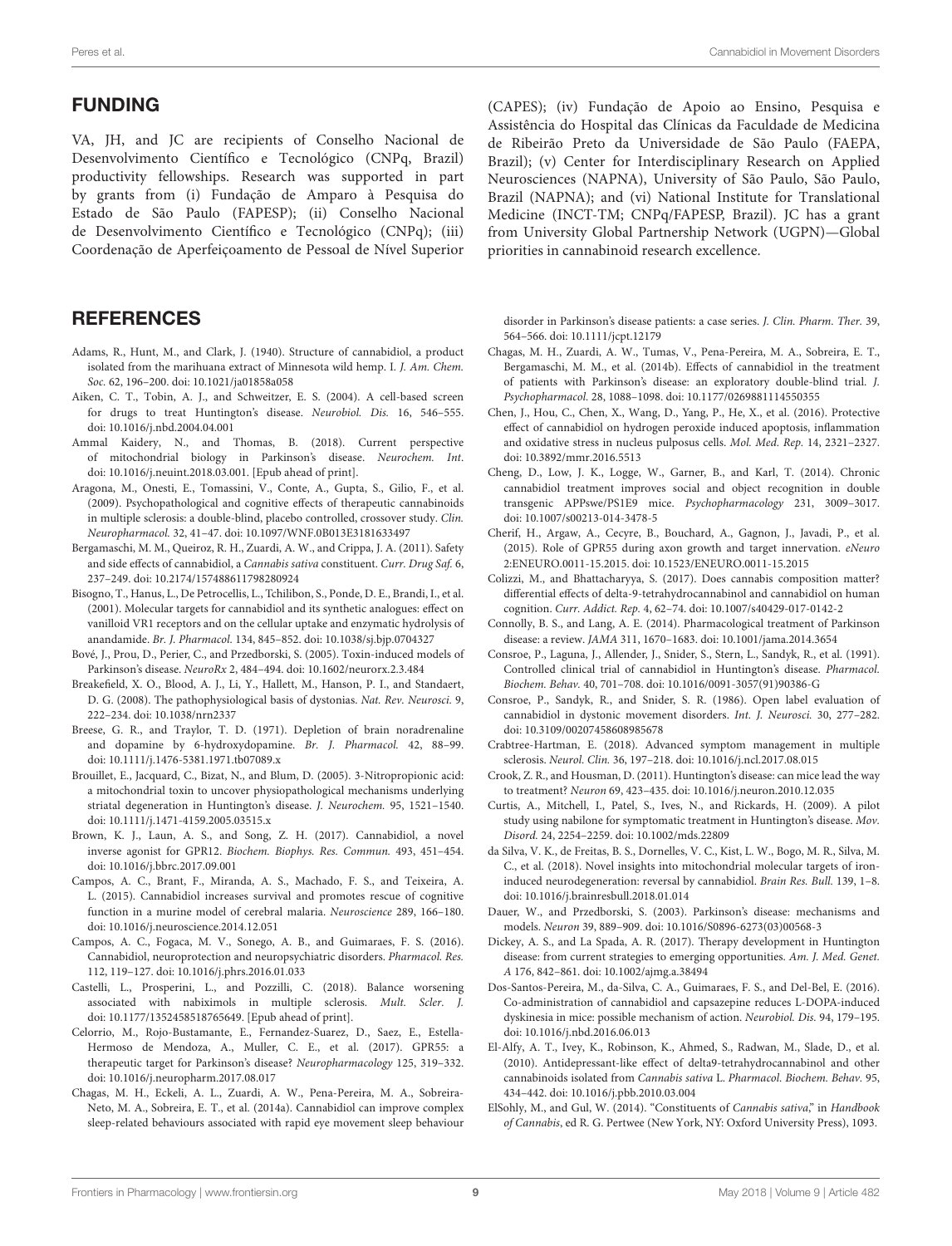- <span id="page-9-35"></span>Englund, A., Freeman, T. P., Murray, R. M., and McGuire, P. (2017). Can we make cannabis safer? Lancet Psychiatry 4, 643–648. doi: [10.1016/S2215-0366\(17\)30075-5](https://doi.org/10.1016/S2215-0366(17)30075-5)
- <span id="page-9-6"></span>Espejo-Porras, F., Fernandez-Ruiz, J., Pertwee, R. G., Mechoulam, R., and Garcia, C. (2013). Motor effects of the non-psychotropic phytocannabinoid cannabidiol that are mediated by 5-HT1A receptors. Neuropharmacology 75, 155–163. doi: [10.1016/j.neuropharm.2013.07.024](https://doi.org/10.1016/j.neuropharm.2013.07.024)
- <span id="page-9-16"></span>Esposito, G., Scuderi, C., Savani, C., Steardo, L. Jr., De Filippis, D., Cottone, P., et al. (2007). Cannabidiol in vivo blunts beta-amyloid induced neuroinflammation by suppressing IL-1beta and iNOS expression. Br. J. Pharmacol. 151, 1272–1279. doi: [10.1038/sj.bjp.0707337](https://doi.org/10.1038/sj.bjp.0707337)
- <span id="page-9-10"></span>Esposito, G., Scuderi, C., Valenza, M., Togna, G. I., Latina, V., De Filippis, D., et al. (2011). Cannabidiol reduces Abeta-induced neuroinflammation and promotes hippocampal neurogenesis through PPARgamma involvement. PLoS ONE 6:e28668. doi: [10.1371/journal.pone.0028668](https://doi.org/10.1371/journal.pone.0028668)
- <span id="page-9-31"></span>Fagherazzi, E. V., Garcia, V. A., Maurmann, N., Bervanger, T., Halmenschlager, L. H., Busato, S. B., et al. (2012). Memory-rescuing effects of cannabidiol in an animal model of cognitive impairment relevant to neurodegenerative disorders. Psychopharmacology [219, 1133–1140. doi: 10.1007/s00213-011-](https://doi.org/10.1007/s00213-011-2449-3) 2449-3
- <span id="page-9-1"></span>Farooqui, T., and Farooqui, A. A. (2011). Lipid-mediated oxidative stress and inflammation in the pathogenesis of Parkinson's disease. Parkinsons. Dis. 2011:247467. doi: [10.4061/2011/247467](https://doi.org/10.4061/2011/247467)
- <span id="page-9-27"></span>Flachenecker, P., Henze, T., and Zettl, U. K. (2014). Spasticity in patients with multiple sclerosis–clinical characteristics, treatment and quality of life. Acta Neurol. Scand. 129, 154–162. doi: [10.1111/ane.12202](https://doi.org/10.1111/ane.12202)
- <span id="page-9-25"></span>Garcia, C., Palomo-Garo, C., Garcia-Arencibia, M., Ramos, J., Pertwee, R., and Fernandez-Ruiz, J. (2011). Symptom-relieving and neuroprotective effects of the phytocannabinoid Delta(9)-THCV in animal models of Parkinson's disease. Br. J. Pharmacol. [163, 1495–1506. doi: 10.1111/j.1476-5381.2011.](https://doi.org/10.1111/j.1476-5381.2011.01278.x) 01278.x
- <span id="page-9-19"></span>García-Arencibia, M., Gonzalez, S., de Lago, E., Ramos, J. A., Mechoulam, R., and Fernandez-Ruiz, J. (2007). Evaluation of the neuroprotective effect of cannabinoids in a rat model of Parkinson's disease: importance of antioxidant and cannabinoid receptor-independent properties. Brain Res. 1134, 162–170. doi: [10.1016/j.brainres.2006.11.063](https://doi.org/10.1016/j.brainres.2006.11.063)
- <span id="page-9-28"></span>Giacoppo, S., Bramanti, P., and Mazzon, E. (2017a). Sativex in the management of multiple sclerosis-related spasticity: an overview of the last decade of clinical evaluation. Mult. Scler. Relat. Disord. 17, 22–31. doi: [10.1016/j.msard.2017.06.015](https://doi.org/10.1016/j.msard.2017.06.015)
- <span id="page-9-11"></span>Giacoppo, S., Pollastro, F., Grassi, G., Bramanti, P., and Mazzon, E. (2017b). Target regulation of PI3K/Akt/mTOR pathway by cannabidiol in treatment of experimental multiple sclerosis. Fitoterapia 116, 77–84. doi: [10.1016/j.fitote.2016.11.010](https://doi.org/10.1016/j.fitote.2016.11.010)
- <span id="page-9-7"></span>Gomes, F. V., Del Bel, E. A., and Guimaraes, F. S. (2013). Cannabidiol attenuates catalepsy induced by distinct pharmacological mechanisms via 5-HT1A receptor activation in mice. Prog. Neuropsychopharmacol. Biol. Psychiatry 46, 43–47. doi: [10.1016/j.pnpbp.2013.06.005](https://doi.org/10.1016/j.pnpbp.2013.06.005)
- <span id="page-9-30"></span>Gomes, F. V., Llorente, R., Del Bel, E. A., Viveros, M. P., Lopez-Gallardo, M., and Guimaraes, F. S. (2015). Decreased glial reactivity could be involved in the antipsychotic-like effect of cannabidiol. Schizophr. Res. 164, 155–163. doi: [10.1016/j.schres.2015.01.015](https://doi.org/10.1016/j.schres.2015.01.015)
- <span id="page-9-0"></span>Grlic, L. (1976). A comparative study on some chemical and biological characteristics of various samples of cannabis resin. Bull. Narc. 14, 37–46.
- <span id="page-9-18"></span>Hampson, A. J., Grimaldi, M., Axelrod, J., and Wink, D. (1998). Cannabidiol and (-)Delta9-tetrahydrocannabinol are neuroprotective antioxidants. Proc. Natl. Acad. Sci. U.S.A. 95, 8268–8273. doi: [10.1073/pnas.95.14.8268](https://doi.org/10.1073/pnas.95.14.8268)
- <span id="page-9-4"></span>Hassan, S., Eldeeb, K., Millns, P. J., Bennett, A. J., Alexander, S. P., and Kendall, D. A. (2014). Cannabidiol enhances microglial phagocytosis via transient receptor potential (TRP) channel activation. Br. J. Pharmacol. 171, 2426–2439. doi: [10.1111/bph.12615](https://doi.org/10.1111/bph.12615)
- <span id="page-9-34"></span>Hayakawa, K., Mishima, K., Hazekawa, M., Sano, K., Irie, K., Orito, K., et al. (2008). Cannabidiol potentiates pharmacological effects of Delta(9) tetrahydrocannabinol via CB(1) receptor-dependent mechanism. Brain Res. 1188, 157–164. doi: [10.1016/j.brainres.2007.09.090](https://doi.org/10.1016/j.brainres.2007.09.090)
- <span id="page-9-15"></span>Hecker, M., Paap, B. K., Goertsches, R. H., Kandulski, O., Fatum, C., Koczan, D., et al. (2011). Reassessment of blood gene expression markers for the

prognosis of relapsing-remitting multiple sclerosis. PLoS ONE 6:e29648. doi: [10.1371/journal.pone.0029648](https://doi.org/10.1371/journal.pone.0029648)

- <span id="page-9-8"></span>Hind, W. H., England, T. J., and O'Sullivan, S. E. (2016). Cannabidiol protects an in vitro model of the blood-brain barrier from oxygen-glucose deprivation via PPARgamma and 5-HT1A receptors. Br. J. Pharmacol. 173, 815–825. doi: [10.1111/bph.13368](https://doi.org/10.1111/bph.13368)
- <span id="page-9-32"></span>Hindocha, C., Freeman, T. P., Schafer, G., Gardener, C., Das, R. K., Morgan, C. J., et al. (2015). Acute effects of delta-9-tetrahydrocannabinol, cannabidiol and their combination on facial emotion recognition: a randomised, double-blind, placebo-controlled study in cannabis users. Eur. Neuropsychopharmacol. 25, 325–334. doi: [10.1016/j.euroneuro.2014.11.014](https://doi.org/10.1016/j.euroneuro.2014.11.014)
- <span id="page-9-14"></span>Hodges, A., Strand, A. D., Aragaki, A. K., Kuhn, A., Sengstag, T., Hughes, G., et al. (2006). Regional and cellular gene expression changes in human Huntington's disease brain. Hum. Mol. Genet. 15, 965–977. doi: [10.1093/hmg/ddl013](https://doi.org/10.1093/hmg/ddl013)
- <span id="page-9-29"></span>Iffland, K., and Grotenhermen, F. (2017). An update on safety and side effects of cannabidiol: a review of clinical data and relevant animal studies. Cannabis Cannabinoid Res. 2, 139–154. doi: [10.1089/can.2016.0034](https://doi.org/10.1089/can.2016.0034)
- <span id="page-9-20"></span>Iuvone, T., Esposito, G., Esposito, R., Santamaria, R., Di Rosa, M., and Izzo, A. A. (2004). Neuroprotective effect of cannabidiol, a non-psychoactive component from Cannabis sativa, on beta-amyloid-induced toxicity in PC12 cells. J. Neurochem. 89, 134–141. doi: [10.1111/j.1471-4159.2003.02327.x](https://doi.org/10.1111/j.1471-4159.2003.02327.x)
- <span id="page-9-33"></span>Jacobs, D. S., Kohut, S. J., Jiang, S., Nikas, S. P., Makriyannis, A., and Bergman, J. (2016). Acute and chronic effects of cannabidiol on Delta(9)-tetrahydrocannabinol (Delta(9)-THC)-induced disruption in stop signal task performance. Exp. Clin. Psychopharmacol. 24, 320–330. doi: [10.1037/pha0000081](https://doi.org/10.1037/pha0000081)
- <span id="page-9-23"></span>Jankovic, J. (2005). Motor fluctuations and dyskinesias in Parkinson's disease: clinical manifestations. Mov Disord 20 (Suppl. 11), S11–S16. doi: [10.1002/mds.20458](https://doi.org/10.1002/mds.20458)
- <span id="page-9-21"></span>Juknat, A., Rimmerman, N., Levy, R., Vogel, Z., and Kozela, E. (2012). Cannabidiol affects the expression of genes involved in zinc homeostasis in BV-2 microglial cells. Neurochem. Int. 61, 923–930. doi: [10.1016/j.neuint.2011.12.002](https://doi.org/10.1016/j.neuint.2011.12.002)
- <span id="page-9-12"></span>Kaplan, J. S., Stella, N., Catterall, W. A., and Westenbroek, R. E. (2017). Cannabidiol attenuates seizures and social deficits in a mouse model of Dravet syndrome. Proc. Natl. Acad. Sci. U.S.A. 114, 11229–11234. doi: [10.1073/pnas.1711351114](https://doi.org/10.1073/pnas.1711351114)
- <span id="page-9-22"></span>Klockgether, T. (2004). Parkinson's disease: clinical aspects. Cell Tissue Res. 318, 115–120. doi: [10.1007/s00441-004-0975-6](https://doi.org/10.1007/s00441-004-0975-6)
- <span id="page-9-17"></span>Kozela, E., Pietr, M., Juknat, A., Rimmerman, N., Levy, R., and Vogel, Z. (2010). Cannabinoids Delta(9)-tetrahydrocannabinol and cannabidiol differentially inhibit the lipopolysaccharide-activated NF-kappaB and interferon-beta/STAT proinflammatory pathways in BV-2 microglial cells. J. Biol. Chem. 285, 1616–1626. doi: [10.1074/jbc.M109.069294](https://doi.org/10.1074/jbc.M109.069294)
- <span id="page-9-3"></span>Laprairie, R., Bagher, A., Kelly, M., and Denovan-Wright, E. (2015). Cannabidiol is a negative allosteric modulator of the cannabinoid CB1 receptor. Br. J. Pharmacol. 172, 4790–4805. doi: [10.1111/bph.13250](https://doi.org/10.1111/bph.13250)
- <span id="page-9-26"></span>Lastres-Becker, I., Hansen, H. H., Berrendero, F., De Miguel, R., Perez-Rosado, A., Manzanares, J., et al. (2002). Alleviation of motor hyperactivity and neurochemical deficits by endocannabinoid uptake inhibition in a rat model of Huntington's disease. Synapse 44, 23–35. doi: [10.1002/syn.10054](https://doi.org/10.1002/syn.10054)
- <span id="page-9-24"></span>Lastres-Becker, I., Molina-Holgado, F., Ramos, J. A., Mechoulam, R., and Fernandez-Ruiz, J. (2005). Cannabinoids provide neuroprotection against 6 hydroxydopamine toxicity in vivo and in vitro: relevance to Parkinson's disease. Neurobiol. Dis. 19, 96–107. doi: [10.1016/j.nbd.2004.11.009](https://doi.org/10.1016/j.nbd.2004.11.009)
- <span id="page-9-13"></span>Laun, A. S., and Song, Z. H. (2017). GPR3 and GPR6, novel molecular targets for cannabidiol. Biochem. Biophys. Res. Commun. 490, 17–21. doi: [10.1016/j.bbrc.2017.05.165](https://doi.org/10.1016/j.bbrc.2017.05.165)
- <span id="page-9-9"></span>Lee, J. L. C., Bertoglio, L. J., Guimaraes, F. S., and Stevenson, C. W. (2017). Cannabidiol regulation of emotion and emotional memory processing: relevance for treating anxiety-related and substance abuse disorders. Br. J. Pharmacol. 174, 3242–3256. doi: [10.1111/bph.13724](https://doi.org/10.1111/bph.13724)
- <span id="page-9-2"></span>Lerner, P. P., Miodownik, C., and Lerner, V. (2015). Tardive dyskinesia (syndrome): current concept and modern approaches to its management. Psychiatry Clin. Neurosci. 69, 321–334. doi: [10.1111/pcn.12270](https://doi.org/10.1111/pcn.12270)
- <span id="page-9-5"></span>Leweke, F. M., Piomelli, D., Pahlisch, F., Muhl, D., Gerth, C. W., Hoyer, C., et al. (2012). Cannabidiol enhances anandamide signaling and alleviates psychotic symptoms of schizophrenia. Transl. Psychiatry 2:e94. doi: [10.1038/tp.2012.15](https://doi.org/10.1038/tp.2012.15)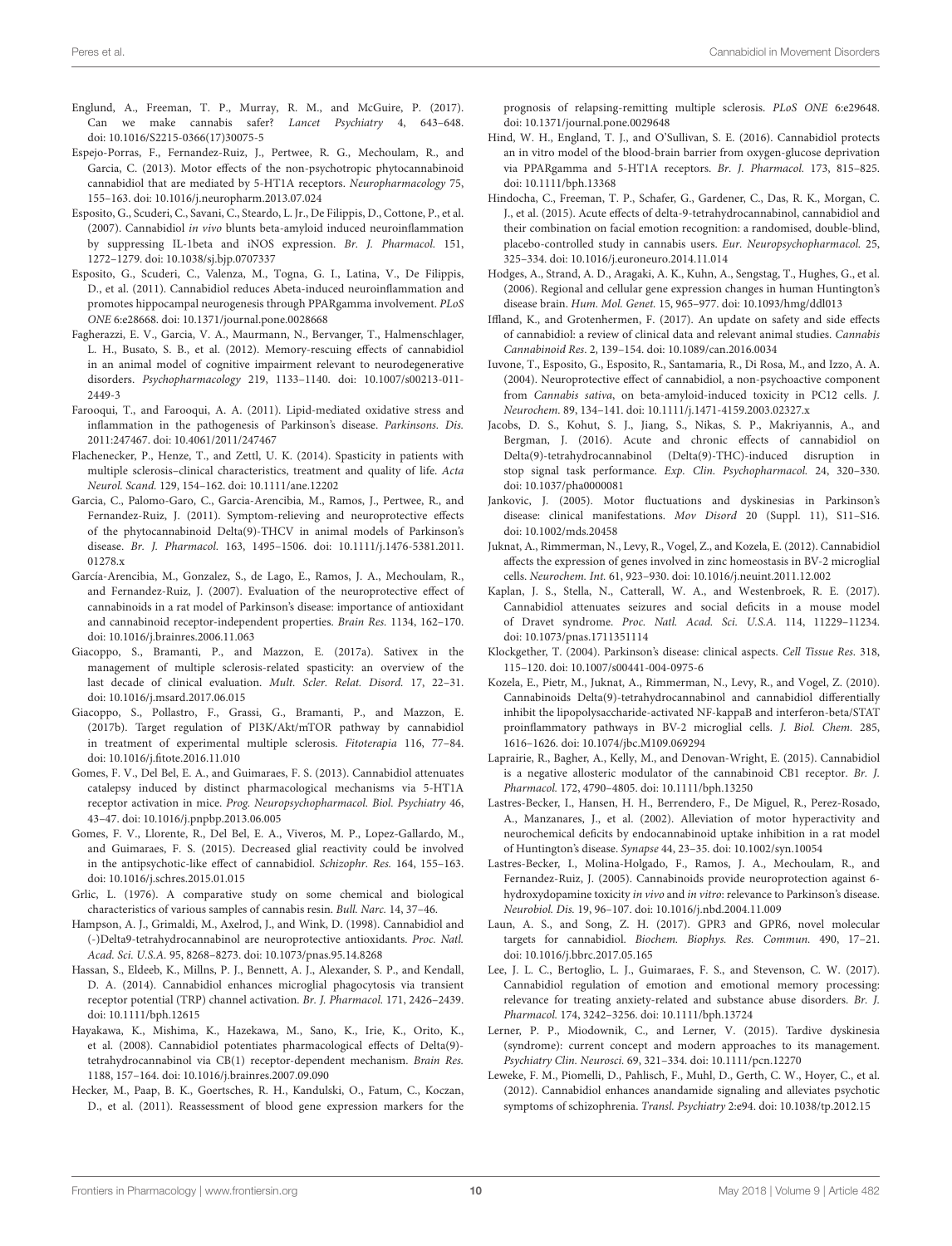- <span id="page-10-5"></span>Long, L. E., Malone, D. T., and Taylor, D. A. (2006). Cannabidiol reverses MK-801 induced disruption of prepulse inhibition in mice. Neuropsychopharmacology 31, 795–803. doi: [10.1038/sj.npp.1300838](https://doi.org/10.1038/sj.npp.1300838)
- <span id="page-10-27"></span>López-Sendón Moreno, J. L., Garcia Caldentey, J., Trigo Cubillo, P., Ruiz Romero, C., Garcia Ribas, G., Alonso Arias, M. A., et al. (2016). A double-blind, randomized, cross-over, placebo-controlled, pilot trial with Sativex in Huntington's disease. J. Neurol. 263, 1390–1400. doi: [10.1007/s00415-016-8145-9](https://doi.org/10.1007/s00415-016-8145-9)
- <span id="page-10-24"></span>MacDonald, M. E., Barnes, G., Srinidhi, J., Duyao, M. P., Ambrose, C. M., Myers, R. H., et al. (1993). Gametic but not somatic instability of CAG repeat length in Huntington's disease. J. Med. Genet. [30, 982–986. doi: 10.1136/jmg.30.](https://doi.org/10.1136/jmg.30.12.982) 12.982
- <span id="page-10-4"></span>Martínez-Pinilla, E., Varani, K., Reyes-Resina, I., Angelats, E., Vincenzi, F., Ferreiro-Vera, C., et al. (2017). Binding and signaling studies disclose a potential allosteric site for cannabidiol in cannabinoid CB2 receptors. Front. Pharmacol. 8:744. doi: [10.3389/fphar.2017.00744](https://doi.org/10.3389/fphar.2017.00744)
- <span id="page-10-29"></span>Martín-Moreno, A. M., Reigada, D., Ramirez, B. G., Mechoulam, R., Innamorato, N., Cuadrado, A., et al. (2011). Cannabidiol and other cannabinoids reduce microglial activation in vitro and in vivo: relevance to Alzheimer's disease. Mol. Pharmacol. 79, 964–973. doi: [10.1124/mol.111.071290](https://doi.org/10.1124/mol.111.071290)
- <span id="page-10-25"></span>Mason, S. L., and Barker, R. A. (2016). Advancing pharmacotherapy for treating Huntington's disease: a review of the existing literature. Expert Opin. Pharmacother. 17, 41–52. doi: [10.1517/14656566.2016.1109630](https://doi.org/10.1517/14656566.2016.1109630)
- <span id="page-10-23"></span>McColgan, P., and Tabrizi, S. J. (2018). Huntington's disease: a clinical review. Eur. J. Neurol. 25, 24–34. doi: [10.1111/ene.13413](https://doi.org/10.1111/ene.13413)
- <span id="page-10-32"></span>McGuire, P., Robson, P., Cubala, W. J., Vasile, D., Morrison, P. D., Barron, R., et al. (2018). Cannabidiol (CBD) as an adjunctive therapy in schizophrenia: a multicenter randomized controlled trial. Am. J. Psychiatry 175, 225–231. doi: [10.1176/appi.ajp.2017.17030325](https://doi.org/10.1176/appi.ajp.2017.17030325)
- <span id="page-10-20"></span>Mecha, M., Torrao, A. S., Mestre, L., Carrillo-Salinas, F. J., Mechoulam, R., and Guaza, C. (2012). Cannabidiol protects oligodendrocyte progenitor cells from inflammation-induced apoptosis by attenuating endoplasmic reticulum stress. Cell Death Dis. 3:e331. doi: [10.1038/cddis.2012.71](https://doi.org/10.1038/cddis.2012.71)
- <span id="page-10-0"></span>Mechoulam, R., and Shvo, Y. (1963). Hashish—I: the structure of cannabidiol. Tetrahedron 19, 2073–2078. doi: [10.1016/0040-4020\(63\)85022-X](https://doi.org/10.1016/0040-4020(63)85022-X)
- <span id="page-10-22"></span>Meredith, G. E., Totterdell, S., Potashkin, J. A., and Surmeier, D. J. (2008). Modeling PD pathogenesis in mice: advantages of a chronic MPTP protocol. Parkinsonism Relat. Disord. 14(Suppl. 2), S112–115. doi: [10.1016/j.parkreldis.2008.04.012](https://doi.org/10.1016/j.parkreldis.2008.04.012)
- <span id="page-10-26"></span>Molderings, G. J., Bonisch, H., Hammermann, R., Gothert, M., and Bruss, M. (2002). Noradrenaline release-inhibiting receptors on PC12 cells devoid of alpha(2(-)) and CB(1) receptors: similarities to presynaptic imidazoline and edg receptors. Neurochem. Int. 40, 157–167. doi: [10.1016/S0197-0186\(01\)00076-6](https://doi.org/10.1016/S0197-0186(01)00076-6)
- <span id="page-10-17"></span>Morales, P., Isawi, I., and Reggio, P. H. (2018). Towards a better understanding of the cannabinoid-related orphan receptors GPR3, GPR6, and GPR12. Drug Metab. Rev. 50, 74–93. doi: [10.1080/03602532.2018.1428616](https://doi.org/10.1080/03602532.2018.1428616)
- <span id="page-10-14"></span>Morales, P., and Reggio, P. H. (2017). An update on non-CB1, non-CB2 cannabinoid related g-protein-coupled receptors. Cannabis Cannabinoid Res. 2, 265–273. doi: [10.1089/can.2017.0036](https://doi.org/10.1089/can.2017.0036)
- <span id="page-10-33"></span>Murphy, M., Mills, S., Winstone, J., Leishman, E., Wager-Miller, J., Bradshaw, H., et al. (2017). Chronic adolescent delta(9)-tetrahydrocannabinol treatment of male mice leads to long-term cognitive and behavioral dysfunction, which are prevented by concurrent cannabidiol treatment. Cannabis Cannabinoid Res. 2, 235–246. doi: [10.1089/can.2017.0034](https://doi.org/10.1089/can.2017.0034)
- <span id="page-10-31"></span>Myers, A. M., Siegele, P. B., Foss, J. D., Tuma, R. F., and Ward, S. J. (2018). Single and combined effects of plant-derived and synthetic cannabinoids on cognition and cannabinoid-associated withdrawal signs in mice. Br. J. Pharmacol. doi: [10.1111/bph.14147.](https://doi.org/10.1111/bph.14147) [Epub ahead of print].
- <span id="page-10-37"></span>Nielsen, S., Germanos, R., Weier, M., Pollard, J., Degenhardt, L., Hall, W., et al. (2018). The Use of Cannabis and Cannabinoids in Treating Symptoms of Multiple Sclerosis: a Systematic Review of Reviews. Curr. Neurol. Neurosci. Rep. 18:8. doi: [10.1007/s11910-018-0814-x](https://doi.org/10.1007/s11910-018-0814-x)
- <span id="page-10-2"></span>Niranjan, R. (2014). The role of inflammatory and oxidative stress mechanisms in the pathogenesis of Parkinson's disease: focus on astrocytes. Mol. Neurobiol. 49, 28–38. doi: [10.1007/s12035-013-8483-x](https://doi.org/10.1007/s12035-013-8483-x)
- <span id="page-10-16"></span>Oeckl, P., and Ferger, B. (2016). Increased susceptibility of G-protein coupled receptor 6 deficient mice to MPTP neurotoxicity. Neuroscience 337, 218–223. doi: [10.1016/j.neuroscience.2016.09.021](https://doi.org/10.1016/j.neuroscience.2016.09.021)
- <span id="page-10-15"></span>Oeckl, P., Hengerer, B., and Ferger, B. (2014). G-protein coupled receptor 6 deficiency alters striatal dopamine and cAMP concentrations and reduces dyskinesia in a mouse model of Parkinson's disease. Exp. Neurol. 257, 1–9. doi: [10.1016/j.expneurol.2014.04.010](https://doi.org/10.1016/j.expneurol.2014.04.010)
- <span id="page-10-30"></span>Osborne, A. L., Solowij, N., and Weston-Green, K. (2017). A systematic review of the effect of cannabidiol on cognitive function: relevance to schizophrenia. Neurosci. Biobehav. Rev. 72, 310–324. doi: [10.1016/j.neubiorev.2016.11.012](https://doi.org/10.1016/j.neubiorev.2016.11.012)
- <span id="page-10-12"></span>O'Sullivan, S. E., Sun, Y., Bennett, A. J., Randall, M. D., and Kendall, D. A. (2009). Time-dependent vascular actions of cannabidiol in the rat aorta. Eur. J. Pharmacol. 612, 61–68. doi: [10.1016/j.ejphar.2009.03.010](https://doi.org/10.1016/j.ejphar.2009.03.010)
- <span id="page-10-19"></span>Pan, H., Mukhopadhyay, P., Rajesh, M., Patel, V., Mukhopadhyay, B., Gao, B., et al. (2009). Cannabidiol attenuates cisplatin-induced nephrotoxicity by decreasing oxidative/nitrosative stress, inflammation, and cell death. J. Pharmacol. Exp. Ther. 328, 708–714. doi: [10.1124/jpet.108.147181](https://doi.org/10.1124/jpet.108.147181)
- <span id="page-10-36"></span>Patti, F., Messina, S., Solaro, C., Amato, M. P., Bergamaschi, R., Bonavita, S., et al. (2016). Efficacy and safety of cannabinoid oromucosal spray for multiple sclerosis spasticity. J. Neurol. Neurosurg. Psychiatry 87, 944–951. doi: [10.1136/jnnp-2015-312591](https://doi.org/10.1136/jnnp-2015-312591)
- <span id="page-10-11"></span>Pazos, M. R., Mohammed, N., Lafuente, H., Santos, M., Martinez-Pinilla, E., Moreno, E., et al. (2013). Mechanisms of cannabidiol neuroprotection in hypoxic-ischemic newborn pigs: role of 5HT(1A) and CB2 receptors. Neuropharmacology 71, 282–291. doi: [10.1016/j.neuropharm.2013.03.027](https://doi.org/10.1016/j.neuropharm.2013.03.027)
- <span id="page-10-8"></span>Pedrazzi, J. F., Issy, A. C., Gomes, F. V., Guimaraes, F. S., and Del-Bel, E. A. (2015). Cannabidiol effects in the prepulse inhibition disruption induced by amphetamine. Psychopharmacology 232, 3057–3065. doi: [10.1007/s00213-015-3945-7](https://doi.org/10.1007/s00213-015-3945-7)
- <span id="page-10-21"></span>Peres, F. F., Levin, R., Suiama, M. A., Diana, M. C., Gouvea, D. A., Almeida, V., et al. (2016). Cannabidiol prevents motor and cognitive impairments induced by reserpine in rats. Front. Pharmacol. 7:343. doi: [10.3389/fphar.2016.00343](https://doi.org/10.3389/fphar.2016.00343)
- <span id="page-10-1"></span>Perez-Reyes, M., Timmons, M. C., Davis, K. H., and Wall, E. M. (1973). A comparison of the pharmacological activity in man of intravenously administered delta9-tetrahydrocannabinol, cannabinol, and cannabidiol. Experientia 29, 1368–1369. doi: [10.1007/BF01922823](https://doi.org/10.1007/BF01922823)
- <span id="page-10-3"></span>Pertwee, R. G. (2008). The diverse CB1 and CB2 receptor pharmacology of three plant cannabinoids: delta9-tetrahydrocannabinol, cannabidiol and delta9-tetrahydrocannabivarin. Br. J. Pharmacol. 153, 199–215. doi: [10.1038/sj.bjp.0707442](https://doi.org/10.1038/sj.bjp.0707442)
- <span id="page-10-6"></span>Pertwee, R. G., and Ross, R. A. (2002). Cannabinoid receptors and their ligands. Prostaglandins Leukot. Essent. Fatty Acids 66, 101–121. doi: [10.1054/plef.2001.0341](https://doi.org/10.1054/plef.2001.0341)
- <span id="page-10-18"></span>Rajan, T. S., Giacoppo, S., Iori, R., De Nicola, G. R., Grassi, G., Pollastro, F., et al. (2016). Anti-inflammatory and antioxidant effects of a combination of cannabidiol and moringin in LPS-stimulated macrophages. Fitoterapia 112, 104–115. doi: [10.1016/j.fitote.2016.05.008](https://doi.org/10.1016/j.fitote.2016.05.008)
- <span id="page-10-34"></span>Rekand, T. (2014). THC:CBD spray and MS spasticity symptoms: data from latest studies. Eur. Neurol. 71(Suppl. 1), 4–9. doi: [10.1159/000357742](https://doi.org/10.1159/000357742)
- <span id="page-10-28"></span>Richter, A., and Loscher, W. (2002). Effects of pharmacological manipulations of cannabinoid receptors on severity of dystonia in a genetic model of paroxysmal dyskinesia. Eur. J. Pharmacol. 454, 145–151. doi: [10.1016/S0014-2999\(02\)02477-9](https://doi.org/10.1016/S0014-2999(02)02477-9)
- <span id="page-10-10"></span>Rock, E. M., Bolognini, D., Limebeer, C. L., Cascio, M. G., Anavi-Goffer, S., Fletcher, P. J., et al. (2012). Cannabidiol, a non-psychotropic component of cannabis, attenuates vomiting and nausea-like behaviour via indirect agonism of 5-HT(1A) somatodendritic autoreceptors in the dorsal raphe nucleus. Br. J. Pharmacol. 165, 2620–2634. doi: [10.1111/j.1476-5381.2011.01621.x](https://doi.org/10.1111/j.1476-5381.2011.01621.x)
- <span id="page-10-7"></span>Ross, R. A. (2003). Anandamide and vanilloid TRPV1 receptors. Br. J. Pharmacol. 140, 790–801. doi: [10.1038/sj.bjp.0705467](https://doi.org/10.1038/sj.bjp.0705467)
- <span id="page-10-13"></span>Ross, R. A. (2009). The enigmatic pharmacology of GPR55. Trends Pharmacol. Sci. 30, 156–163. doi: [10.1016/j.tips.2008.12.004](https://doi.org/10.1016/j.tips.2008.12.004)
- <span id="page-10-9"></span>Russo, E. B., Burnett, A., Hall, B., and Parker, K. K. (2005). Agonistic properties of cannabidiol at 5-HT1a receptors. Neurochem. Res. 30, 1037–1043. doi: [10.1007/s11064-005-6978-1](https://doi.org/10.1007/s11064-005-6978-1)
- <span id="page-10-38"></span>Russo, E., and Guy, G. W. (2006). A tale of two cannabinoids: the therapeutic rationale for combining tetrahydrocannabinol and cannabidiol. Med. Hypotheses 66, 234–246. doi: [10.1016/j.mehy.2005.08.026](https://doi.org/10.1016/j.mehy.2005.08.026)
- <span id="page-10-35"></span>Russo, M., De Luca, R., Torrisi, M., Rifici, C., Sessa, E., Bramanti, P., et al. (2016). Should we care about sativex-induced neurobehavioral effects? A 6-month follow-up study. Eur. Rev. Med. Pharmacol. Sci. 20, 3127–3133.